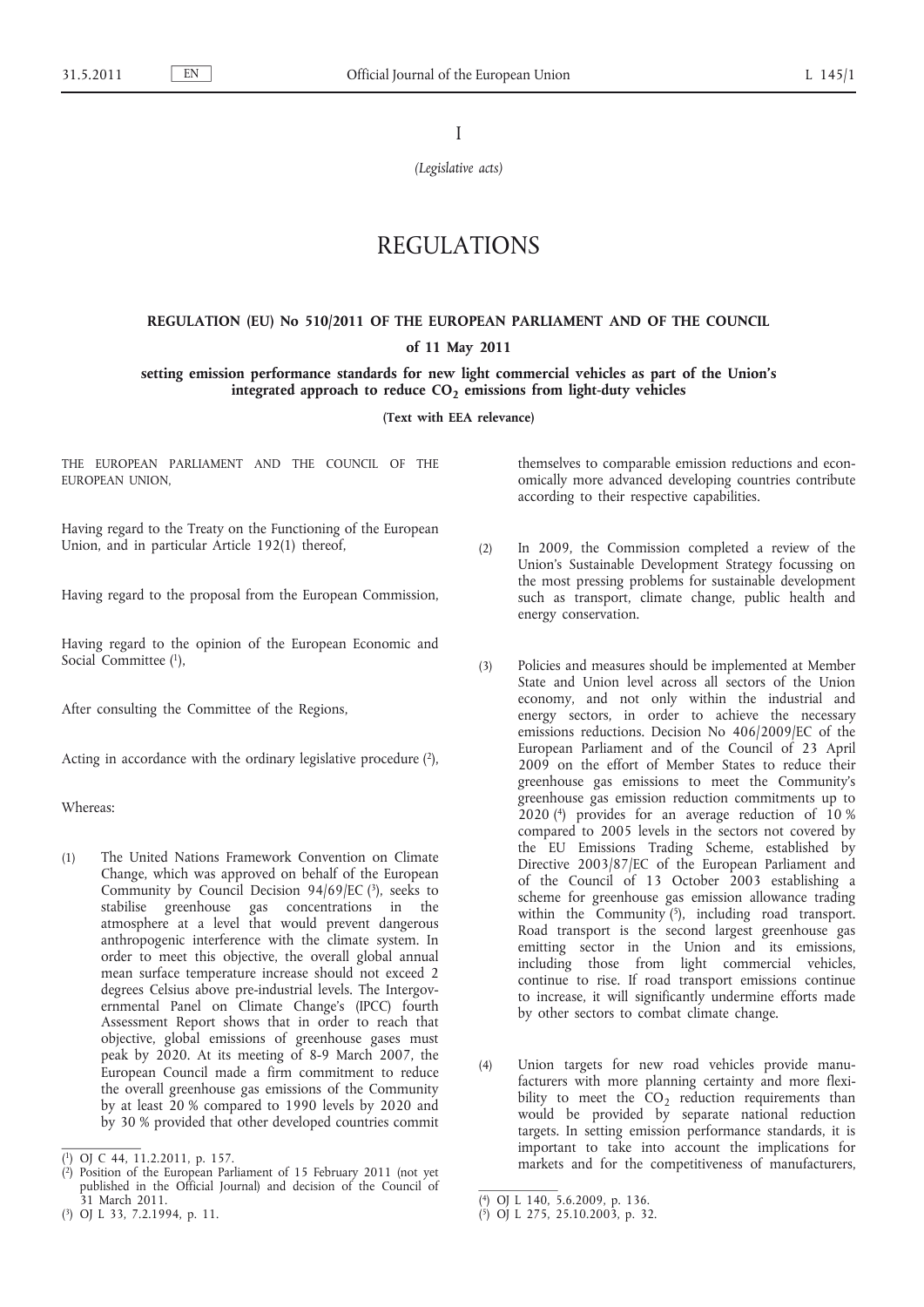the direct and indirect costs imposed on business and the benefits that accrue in terms of stimulating innovation and reducing energy consumption and fuel costs.

- (5) To enhance the competitiveness of the European automotive industry, incentive schemes such as the offsetting of eco-innovations and the award of super-credits should be used.
- (6) In its Communications of 7 February 2007 entitled 'Results of the review of the Community Strategy to reduce  $CO<sub>2</sub>$  emissions from passenger cars and lightcommercial vehicles' and 'A Competitive Automotive Regulatory Framework for the 21st Century (CARS 21)', the Commission underlined that the Community objective of average emissions for the new passenger car fleet of 120 g  $CO_2/km$  would not be met by 2012 in the absence of additional measures.
- (7) In those Communications an integrated approach was proposed with a view to reaching the Community target of average emissions of  $120 g$  CO<sub>2</sub>/km from new passenger cars and light commercial vehicles registered in the Community by 2012 by focusing on mandatory reductions of emissions of  $CO<sub>2</sub>$  to reach an objective of 130 g  $CO_2/km$  for the average new car fleet by means of improvements in vehicle motor technology and a further reduction of 10 g  $CO<sub>2</sub>/km$ , or equivalent if technically necessary, by means of other technological improvements, including fuel efficiency progress in light commercial vehicles.
- (8) The provisions implementing the objective concerning emissions from light commercial vehicles should be consistent with the legislative framework for implementing the objectives concerning emissions from the new passenger car fleet set out in Regulation (EC) No 443/2009 of the European Parliament and of the Council of 23 April 2009 setting emission performance standards for new passenger cars as part of the Community's integrated approach to reduce  $CO<sub>2</sub>$  emissions from light-duty vehicles  $(1)$ .
- (9) The legislative framework for achieving the fleet average emissions target for new light commercial vehicles should ensure that reduction targets are competitively neutral, socially equitable and sustainable and take account of the diversity of European automobile manufacturers and avoid any unjustified distortion of competition between them. The legislative framework should be compatible with the overall objective of

reaching the Union's emission reduction targets and should be complemented by other more use-related instruments such as differentiated car and energy taxes or measures to limit the speed of light commercial vehicles.

- (10) In order to maintain the diversity of the light commercial vehicle market and its ability to address different consumer needs,  $CO<sub>2</sub>$  emission targets for light commercial vehicles should be defined according to the utility of the vehicle on a linear basis. Mass is an appropriate parameter to describe this utility as it provides a correlation with present emissions and therefore results in more realistic and competitively neutral targets. Moreover, data on mass is readily available. Data on alternative utility parameters such as footprint (average track width times wheelbase) and payload should be collected in order to facilitate longer-term evaluations of the utility-based approach.
- (11) This Regulation actively promotes eco-innovation and takes into account future technological developments which can enhance the long-term competitiveness of the European automotive industry and create more high-quality jobs. As a means to assess systematically the emissions improvements of eco-innovations the Commission should consider the possibility of including eco-innovation measures in the review of test procedures pursuant to Article 14(3) of Regulation (EC) No 715/2007 of the European Parliament and of the Council of 20 June 2007 on type approval of motor vehicles with respect to emissions from light passenger and commercial vehicles (Euro 5 and Euro 6) and on access to vehicle repair and maintenance information  $(2)$ , taking into consideration the technical and economic impacts of such inclusion.
- (12) Directive 1999/94/EC of the European Parliament and of the Council of 13 December 1999 relating to the availability of consumer information on fuel economy and  $CO<sub>2</sub>$  emissions in respect of the marketing of new passenger cars  $(3)$  already requires that promotional literature for cars provides end-users with the official  $CO<sub>2</sub>$  emission data and the official fuel consumption of the vehicle. The Commission, in its Recommendation 2003/217/EC of 26 March 2003 on the application to other media of the provisions of Directive 1999/94/EC concerning promotional literature (4), has interpreted this as including advertising. The scope of Directive 1999/94/EC should therefore be extended to light commercial vehicles, so that advertisements for any light commercial vehicles should be required to provide

<sup>(</sup> 1) OJ L 140, 5.6.2009, p. 1.

<sup>(</sup> 2) OJ L 171, 29.6.2007, p. 1.

<sup>(</sup> 3) OJ L 12, 18.1.2000, p. 16.

<sup>(</sup> 4) OJ L 82, 29.3.2003, p. 33.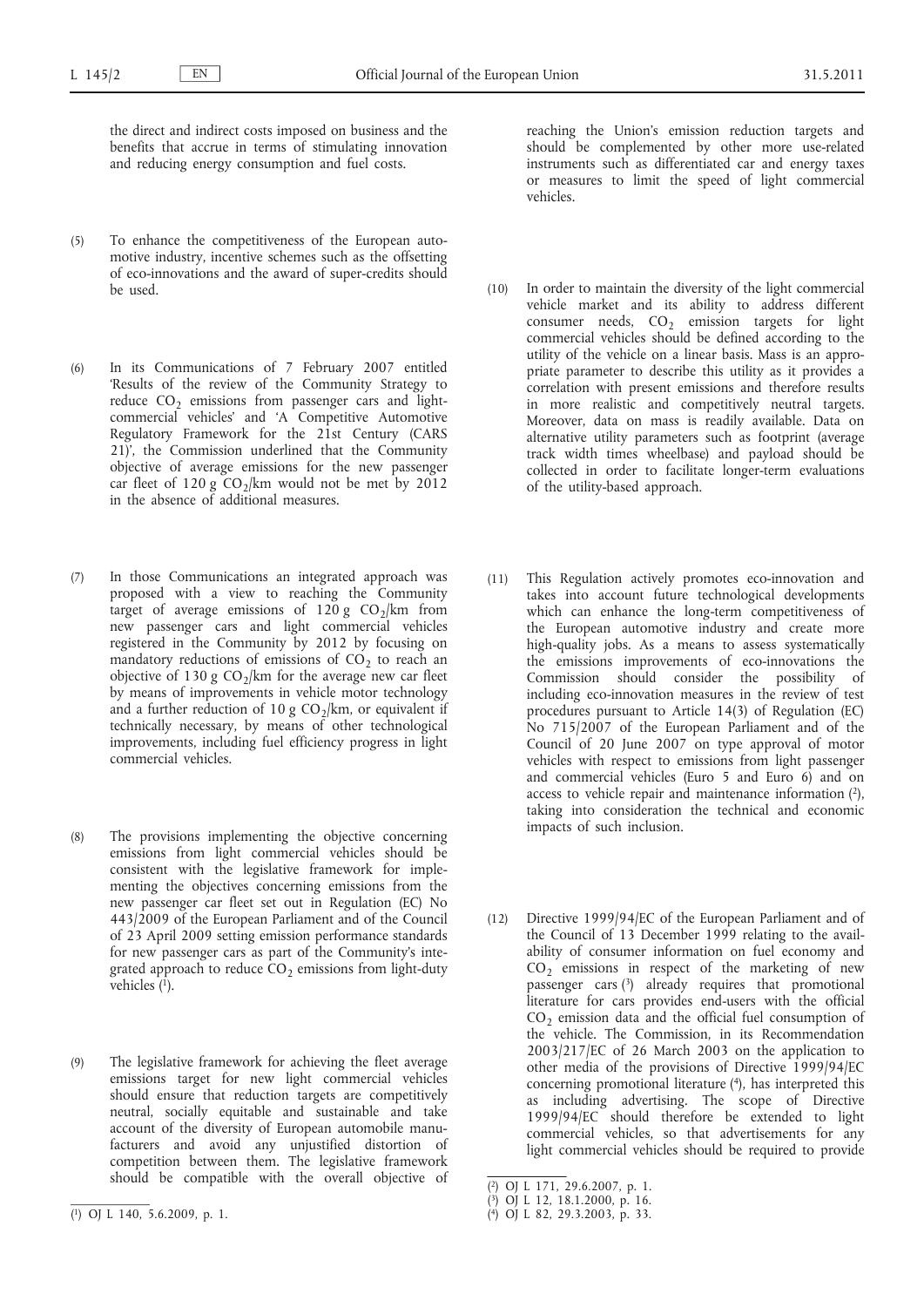end-users with the official  $CO<sub>2</sub>$  emission data and official fuel consumption of the vehicle where energy- or pricerelated information is disclosed, at the latest by 2014.

- (13) In recognition of the very high research and development and unit production costs of early generations of very low carbon vehicle technologies to be introduced into the marketplace following its entry into force, this Regulation seeks to accelerate and facilitate, on an interim basis, the process of introducing into the Union market ultra low carbon vehicles at their initial stages of commercialisation.
- (14) The use of certain alternative fuels can offer significant  $CO<sub>2</sub>$  reductions in well-to-wheel terms. This Regulation therefore incorporates specific provisions aimed at promoting further deployment of certain alternative-fuel vehicles in the Union market.
- (15) By 1 January 2012 at the latest and with a view to improving data gathering on and measurement of fuel consumption, the Commission should consider whether to amend the relevant legislation in order to include an obligation for manufacturers seeking type approval for vehicles of category  $N_1$  as defined in Annex II to Directive 2007/46/EC of the European Parliament and of the Council of 5 September 2007 establishing a framework for the approval of motor vehicles and their trailers, and of systems, components and separate technical units intended for such vehicles (1) to equip every vehicle with a fuel consumption meter.
- (16) To ensure consistency with Regulation (EC) No 443/2009 and to avoid abuses, the target should be applied to new light commercial vehicles registered in the Union for the first time and that have not previously been registered outside the Union except for a limited period.
- (17) Directive 2007/46/EC establishes a harmonised framework containing the administrative provisions and general technical requirements for approval of all new vehicles within its scope. The entity responsible for complying with this Regulation should be the same as the entity responsible for all aspects of the type-approval process in accordance with Directive 2007/46/EC and for ensuring conformity of production.
- (18) Manufacturers should have flexibility to decide how to meet their targets under this Regulation and should be allowed to average emissions over their new vehicle fleet rather than having to respect  $CO<sub>2</sub>$  targets for each individual vehicle. Manufacturers should therefore be

required to ensure that the average specific emission for all the new light commercial vehicles registered in the Union for which they are responsible does not exceed the average of the emissions targets for those vehicles. This requirement should be phased in between 2014 and 2017 in order to facilitate its introduction. This is consistent with the lead times given and the duration of the phase-in period set in Regulation (EC) No 443/2009.

- (19) In order to ensure that targets reflect the particularities of small and niche manufacturers and are consistent with the manufacturer's reduction potential, alternative emission reduction targets should be set for such manufacturers, taking into account the technological potential of a given manufacturer's vehicles to reduce their specific emissions of  $CO<sub>2</sub>$  and consistently with the characteristics of the market segments concerned. This derogation should be covered by the review of the specific emission targets in Annex I, to be completed by the beginning of 2013 at the latest.
- (20) The Union strategy to reduce  $CO<sub>2</sub>$  emissions from passenger cars and light commercial vehicles established an integrated approach with a view to reaching the Union target of  $120 g$  CO<sub>2</sub>/km by 2012, while also presenting a longer-term vision of further emission reductions. Regulation (EC) No 443/2009 substantiates this longer-term view by setting a target of 95 g  $CO<sub>2</sub>/km$  as average emissions for the new car fleet. In order to ensure consistency with that approach and to provide planning certainty for the industry, a long-term target for the specific emissions of  $CO<sub>2</sub>$  of light commercial vehicles in 2020 should be set.
- (21) In order to provide flexibility for manufacturers in meeting their emission targets under this Regulation, manufacturers may agree to form a pool on an open, transparent and non-discriminatory basis. Where a pool is formed, individual manufacturer's targets should be replaced by a joint target for the pool which should be attained collectively by the members of the pool.
- (22) The specific emissions of  $CO<sub>2</sub>$  of completed vehicles should be allocated to the manufacturer of the base vehicle.
- (23) In order to ensure that the values of  $CO<sub>2</sub>$  emissions and fuel efficiency of completed vehicles are representative, the Commission should come forward with a specific procedure and consider, where appropriate, reviewing the type-approval legislation.

<sup>(</sup> 1) OJ L 263, 9.10.2007, p. 1.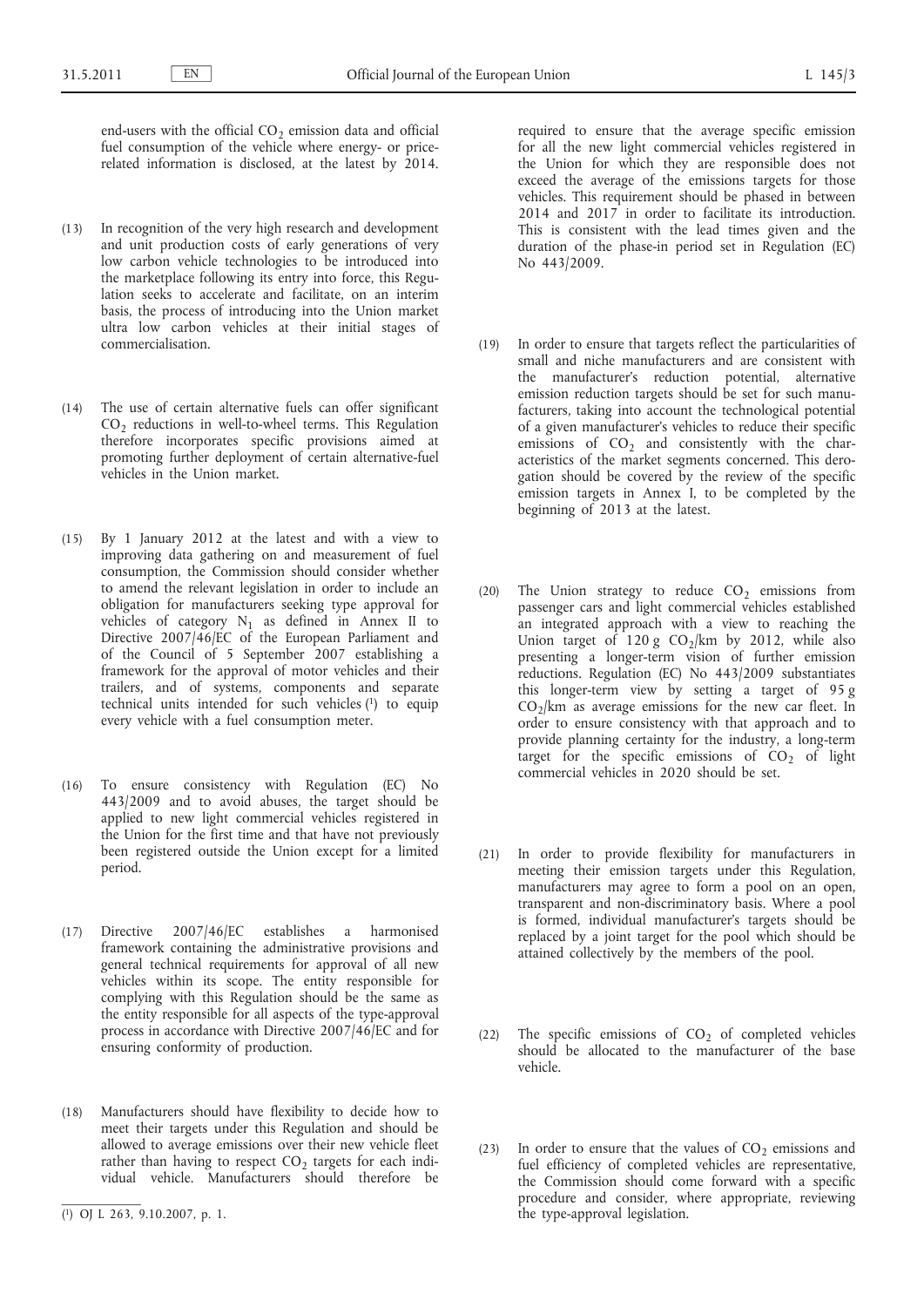- (24) A robust compliance mechanism is necessary in order to ensure that the targets under this Regulation are met.
- (25) The specific emissions of  $CO<sub>2</sub>$  from new light commercial vehicles are measured on a harmonised basis in the Union according to the methodology laid down in Regulation (EC) No 715/2007. To minimise the administrative burden of the scheme, the compliance should be measured by reference to data on registrations of new vehicles in the Union collected by Member States and reported to the Commission. To ensure the consistency of the data used to assess compliance, the rules for the collection and reporting of this data should be harmonised as far as possible.
- (26) Directive 2007/46/EC requires that manufacturers issue a certificate of conformity for each new light commercial vehicle and that Member States permit the registration and entry into service of a new light commercial vehicle only if it is accompanied by a valid certificate of conformity. Data collected by Member States should be consistent with the certificate of conformity issued by the manufacturer of the light commercial vehicle and should be based on this document only. There should be a Union standard database for certificate of conformity data. It should be used as a single reference to enable Member Sates to maintain more easily their registration data when vehicles are newly registered.
- (27) Manufacturers' compliance with the targets under this Regulation should be assessed at Union level. Manufacturers whose average specific emissions of  $CO<sub>2</sub>$ exceed those permitted under this Regulation should pay an excess emissions premium with respect to each calendar year from 1 January 2014. The premium should be modulated as a function of the extent to which manufacturers fail to comply with their target. In order to ensure consistency, the premium mechanism should be similar to the one set in Regulation (EC) No 443/2009. The amounts of the excess emissions premium should be considered as revenue for the general budget of the European Union.
- (28) Any national measure that Member States may maintain or introduce in accordance with Article 193 of the Treaty on the Functioning of the European Union (TFEU) should not, in consideration of the purpose of and procedures established in this Regulation, impose additional or more stringent penalties on manufacturers who fail to meet their targets under this Regulation.
- (29) This Regulation should be without prejudice to the full application of Union competition rules.
- (30) New modalities should be considered for reaching the long-term target, in particular the slope of the curve, the utility parameter and the excess emissions premium scheme.
- (31) The speed of road vehicles has a strong influence on their fuel consumption and  $CO<sub>2</sub>$  emissions. In addition, in the absence of speed limitation for light commercial vehicles, it is possible that there is an element of competition as regards top speed which could lead to oversized powertrains and associated inefficiencies in slower operating conditions. It is therefore appropriate to investigate the feasibility of extending the scope of Council Directive 92/6/EEC of 10 February 1992 on the installation and use of speed limitation devices for certain categories of motor vehicles in the Community  $(1)$ , with the aim of including light commercial vehicles covered in this Regulation.
- (32) In order to ensure uniform conditions for the implementation of this Regulation, in particular for the adoption of detailed rules for the monitoring and reporting of average emissions, namely the collection, registration, presentation, transmission, calculation and communication of data on average emissions, and the application of the requirements set out in Annex II, as well as for the adoption of detailed arrangements for the collection of excess emissions premiums and of detailed provisions for the procedure to approve innovative technologies, implementing powers should be conferred on the Commission. Those powers should be exercised in accordance with Regulation (EU) No 182/2011 of the European Parliament and of the Council of 16 February 2011 laying down the rules and general principles concerning mechanisms for control by Member States of the Commission's exercise of implementing powers (2).
- (33) The Commission should be empowered to adopt delegated acts in accordance with Article 290 TFEU to amend the monitoring and reporting requirements laid down in Annex II in the light of the experience of the application of this Regulation, to adjust the figure of  $M_0$ referred to in Annex I to the average mass of new light commercial vehicles in the previous three calendar years, to establish rules regarding the interpretation of the eligibility criteria for derogations, on the content of applications for a derogation and on the content and assessment of programmes for the reduction of specific emissions of  $CO<sub>2</sub>$ , as well as to adapt the formulae set out in Annex I in order to reflect any change in the regulatory test procedure for the measurement of specific  $CO<sub>2</sub>$  emissions. It is of particular importance that the Commission carry out appropriate consultations during its preparatory work, including at expert level.

<sup>(</sup> 1) OJ L 57, 2.3.1992, p. 27.

<sup>(</sup> 2) OJ L 55, 28.2.2011, p. 13.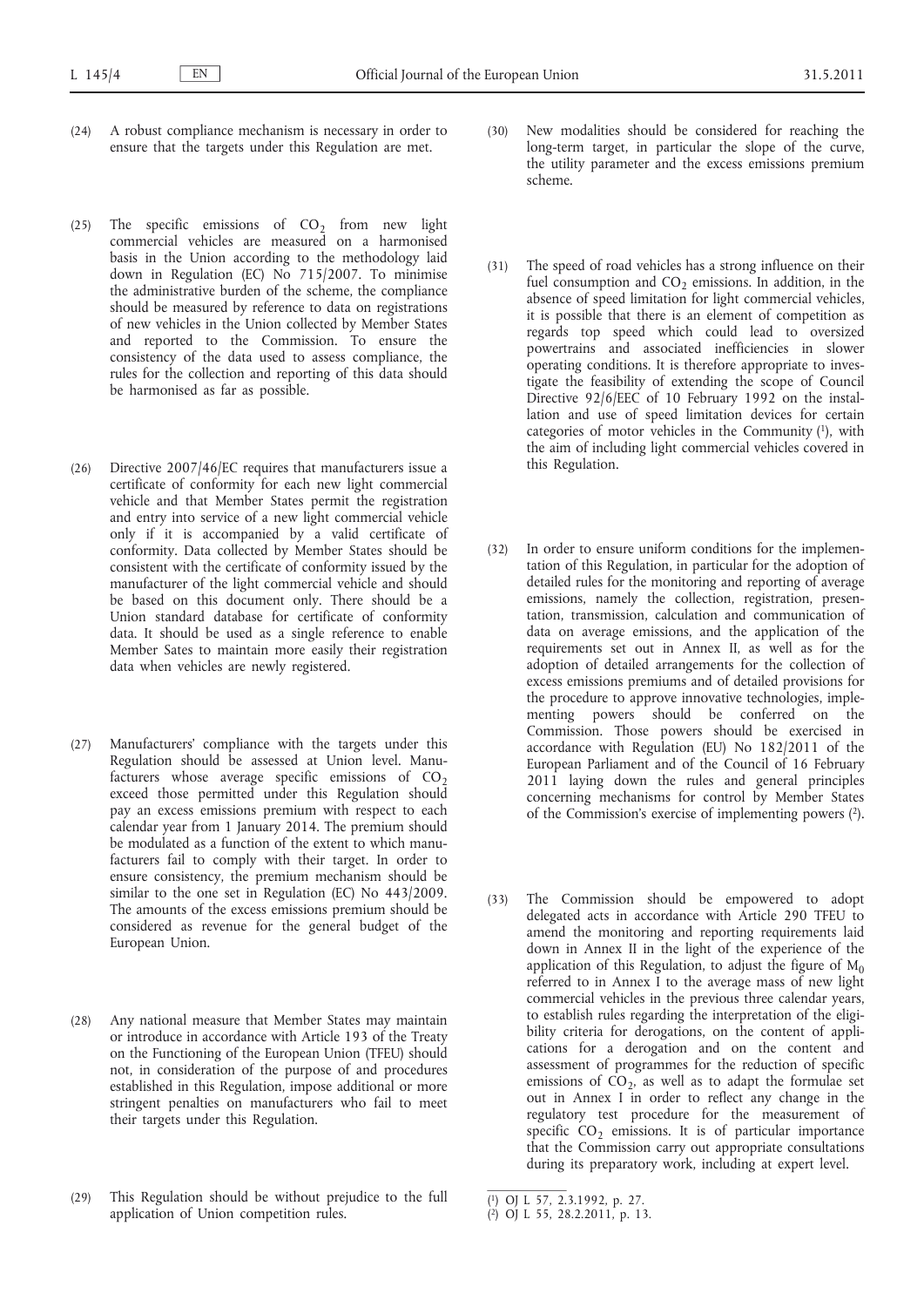(34) Since the objective of this Regulation, namely the establishment of  $CO<sub>2</sub>$  emissions performance requirements for new light commercial vehicles, cannot be achieved by the Member States, and can therefore, by reason of its scale and effects, be better achieved at Union level, the Union may adopt measures, in accordance with the principle of subsidiarity as set out in Article 5 of the Treaty on European Union. In accordance with the principle of proportionality, as set out in that Article, this Regulation does not go beyond what is necessary in order to achieve that objective,

HAVE ADOPTED THIS REGULATION:

#### *Article 1*

## **Subject matter and objectives**

This Regulation establishes  $CO<sub>2</sub>$  emissions performance requirements for new light commercial vehicles. This Regulation sets the average  $CO<sub>2</sub>$  emissions for new light commercial vehicles at 175 g  $C\overline{O}_2$ /km, by means of improvements in vehicle technology, as measured in accordance with Regulation (EC) No 715/2007 and its implementing measures, and innovative technologies.

2. From 2020, this Regulation sets a target of 147 g  $CO_2/km$ for the average emissions of new light commercial vehicles registered in the Union subject to confirmation of its feasibility, as specified in Article 13(1).

#### *Article 2*

#### **Scope**

1. This Regulation shall apply to motor vehicles of category  $N_1$  as defined in Annex II to Directive 2007/46/EC with a reference mass not exceeding 2 610 kg and to vehicles of category  $N_1$  to which type-approval is extended in accordance with Article 2(2) of Regulation (EC) No 715/2007 ('light commercial vehicles') which are registered in the Union for the first time and which have not previously been registered outside the Union ('new light commercial vehicles').

2. A previous registration outside the Union made less than three months before registration in the Union shall not be taken into account.

3. This Regulation shall not apply to special purpose vehicles as defined in point 5 of Part A to Annex II to Directive 2007/46/EC.

#### *Article 3*

#### **Definitions**

1. For the purposes of this Regulation, the following definitions shall apply:

- (a) 'average specific emissions of  $CO<sub>2</sub>$ ' means, in relation to a manufacturer, the average of the specific emissions of  $CO<sub>2</sub>$ of all light commercial vehicles of which it is the manufacturer;
- (b) 'certificate of conformity' means the certificate referred to in Article 18 of Directive 2007/46/EC;
- (c) 'completed vehicle' means a vehicle where type-approval is granted following completion of a process of multi-stage type-approval in accordance with Directive 2007/46/EC;
- (d) 'complete vehicle' means any vehicle which does not need to be completed in order to meet the relevant technical requirements of Directive 2007/46/EC;
- (e) 'base vehicle' means any vehicle which is used at the initial stage of a multi-stage type-approval process;
- (f) 'manufacturer' means the person or body responsible to the approval authority for all aspects of the EC type-approval procedure in accordance with Directive 2007/46/EC and for ensuring conformity of production;
- (g) 'mass' means the mass of the vehicle with bodywork in running order as stated in the certificate of conformity and defined in Section 2.6 of Annex I to Directive 2007/46/EC;
- (h) 'specific emissions of  $CO<sub>2</sub>$ ' means the emissions of a light commercial vehicle measured in accordance with Regulation (EC) No  $715/2007$  and specified as the CO<sub>2</sub> mass emission (combined) in the certificate of conformity of the complete or completed vehicle;
- (i) 'specific emissions target' means, in relation to a manufacturer, the average of the indicative specific emissions of  $CO<sub>2</sub>$  determined in accordance with Annex I in respect of each new light commercial vehicle for which it is the manufacturer, or, if the manufacturer is granted a derogation in accordance with Article 11, the specific emissions target determined according to that derogation;
- (j) 'footprint' means the average track width multiplied by the wheelbase as stated in the certificate of conformity and defined in Sections 2.1 and 2.3 of Annex I to Directive 2007/46/EC;
- (k) 'payload' means the difference between the technically permissible maximum laden mass pursuant to Annex II to Directive 2007/46/EC and the mass of the vehicle.

2. For the purposes of this Regulation 'a group of connected manufacturers' means a manufacturer and its connected undertakings. In relation to a manufacturer, 'connected undertakings' means:

- (a) undertakings in which the manufacturer has, directly or indirectly:
	- (i) the power to exercise more than half the voting rights; or
	- (ii) the power to appoint more than half the members of the supervisory board, board of management or bodies legally representing the undertaking; or
	- (iii) the right to manage the undertaking's affairs;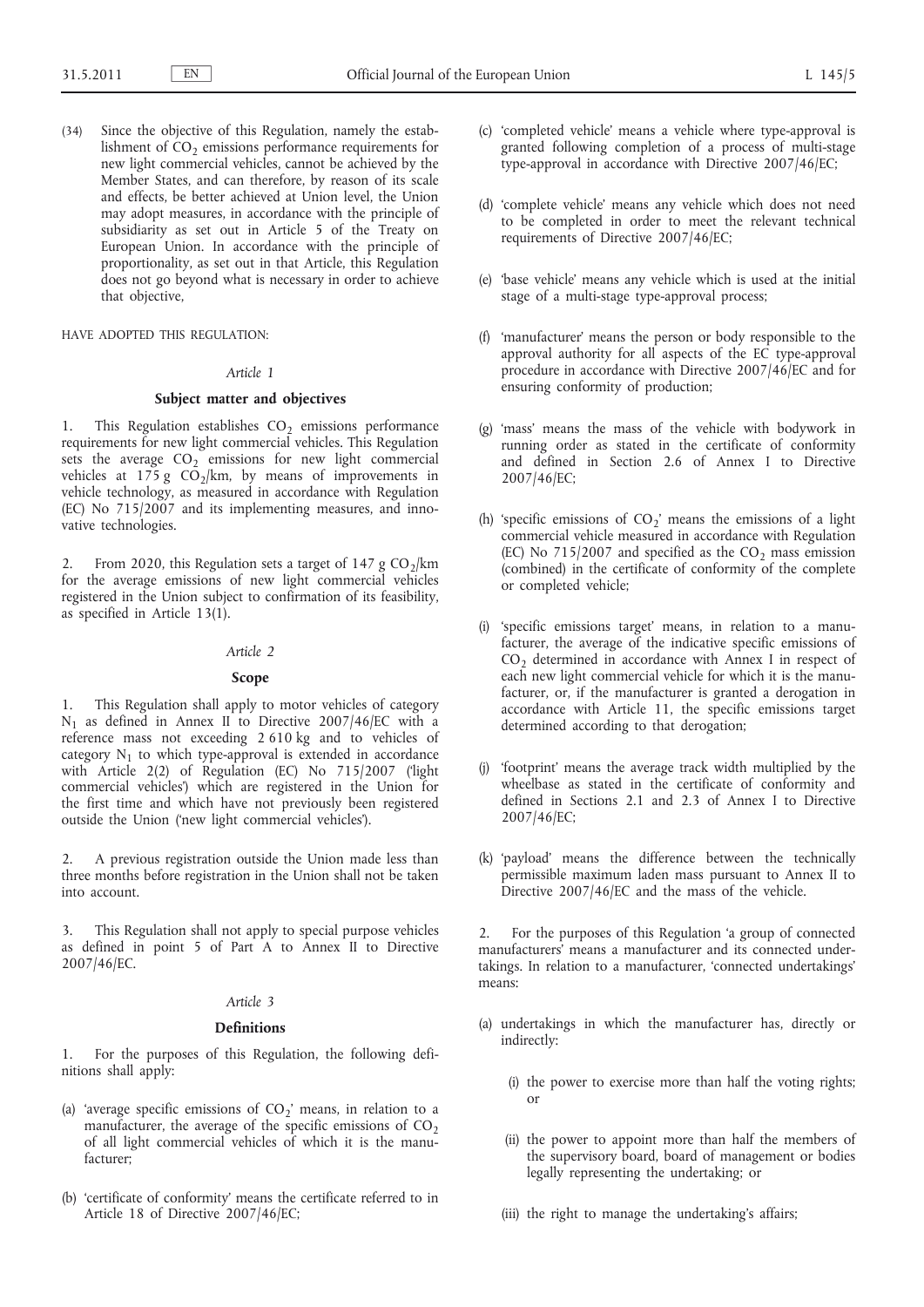- (b) undertakings which directly or indirectly have, over the manufacturer, the rights or powers listed in point (a);
- (c) undertakings in which an undertaking referred to in point (b) has, directly or indirectly, the rights or powers listed in point (a);
- (d) undertakings in which the manufacturer together with one or more of the undertakings referred to in points (a), (b) or (c), or in which two or more of the latter undertakings, jointly have the rights or powers listed in point (a);
- (e) undertakings in which the rights or the powers listed in point (a) are jointly held by the manufacturer or one or more of its connected undertakings referred to in points (a) to (d) and one or more third parties.

## *Article 4*

## **Specific emissions targets**

For the calendar year commencing 1 January 2014 and each subsequent calendar year, each manufacturer of light commercial vehicles shall ensure that its average specific emissions of  $CO<sub>2</sub>$  do not exceed its specific emissions target determined in accordance with Annex I or, where a manufacturer is granted a derogation under Article 11, in accordance with that derogation.

Where the specific emissions of the completed vehicle are not available, the manufacturer of the base vehicle shall use the specific emissions of the base vehicle for determining its average specific emissions of  $CO<sub>2</sub>$ .

For the purpose of determining each manufacturer's average specific emissions of  $CO<sub>2</sub>$ , the following percentages of each manufacturer's new light commercial vehicles registered in the relevant year shall be taken into account:

- 70 % in 2014,
- 75 % in 2015,
- $-80\%$  in 2016,
- 100 % from 2017 onwards.

## *Article 5*

## **Super-credits**

In calculating the average specific emissions of  $CO<sub>2</sub>$ , each new light commercial vehicle with specific emissions of  $CO<sub>2</sub>$  of less than 50 g  $CO_2/km$  shall be counted as:

- 3,5 light commercial vehicles in 2014,
- 3,5 light commercial vehicles in 2015,
- 2,5 light commercial vehicles in 2016,
- 1,5 light commercial vehicles in 2017,
- 1 light commercial vehicle from 2018.

For the duration of the super-credits scheme, the maximum number of new light commercial vehicles, with specific emissions of CO<sub>2</sub> of less than 50 g CO<sub>2</sub>/km, to be taken into account in the application of the multipliers set out in the first paragraph shall not exceed 25 000 light commercial vehicles per manufacturer.

#### *Article 6*

## **Specific emission target for alternative fuel light commercial vehicles**

For the purpose of determining compliance by a manufacturer with its specific emissions target referred to in Article 4, the specific emissions of  $CO<sub>2</sub>$  of each light commercial vehicle which is designed to be capable of running on a mixture of petrol with 85 % bioethanol ('E85'), and which complies with relevant Union legislation or European technical standards, shall be reduced by 5 % by 31 December 2015 in recognition of the greater technological and emission reduction capability when running on biofuels. This reduction shall apply only where at least 30 % of the filling stations in the Member State in which the light commercial vehicle is registered provide this type of alternative fuel complying with the sustainability criteria for biofuels set out in relevant Union legislation.

#### *Article 7*

#### **Pooling**

1. Manufacturers of new light commercial vehicles, other than manufacturers which have been granted a derogation under Article 11, may form a pool for the purposes of meeting their obligations under Article 4.

2. An agreement to form a pool may relate to one or more calendar years, provided that the overall duration of each agreement does not exceed five calendar years, and must be entered into on or before 31 December in the first calendar year for which emissions are to be pooled. Manufacturers which form a pool shall file the following information with the Commission:

- (a) the manufacturers who will be included in the pool;
- (b) the manufacturer nominated as the pool manager who will be the contact point for the pool and will be responsible for paying any excess emissions premium imposed on the pool in accordance with Article 9;
- (c) evidence that the pool manager will be able to fulfil the obligations under point (b).

Where the proposed pool manager fails to meet the requirement to pay any excess emissions premium imposed on the pool in accordance with Article 9, the Commission shall notify the manufacturers.

Manufacturers included in a pool shall jointly inform the Commission of any change of pool manager or of its financial status, in so far as this may affect its ability to meet the requirement to pay any excess emissions premium imposed on the pool in accordance with Article 9 and of any changes to the membership of the pool or the dissolution of the pool.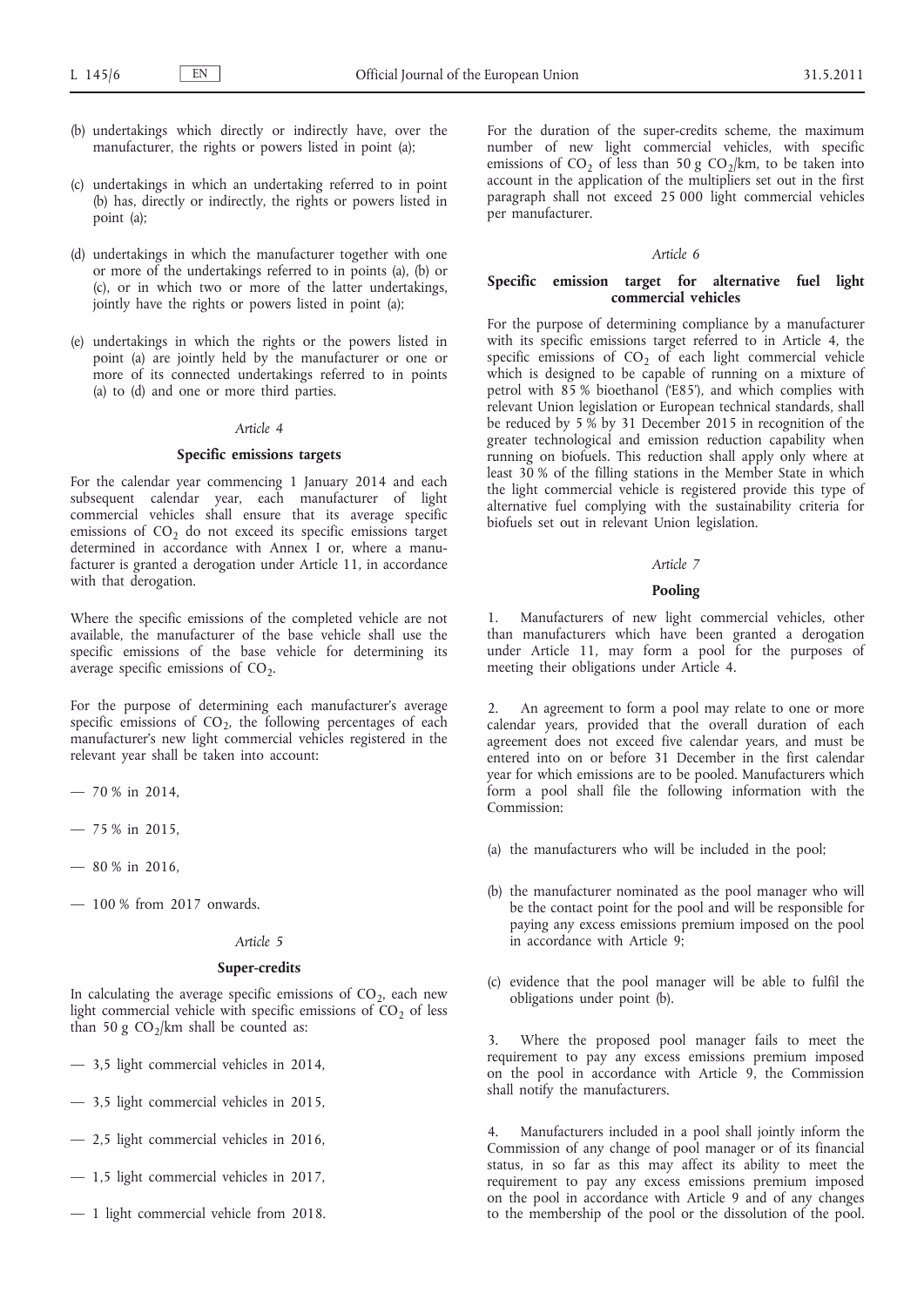Manufacturers may enter into pooling arrangements provided that their agreements comply with Articles 101 and 102 TFEU and that they allow open, transparent and nondiscriminatory participation on commercially reasonable terms by any manufacturer requesting membership of the pool. Without prejudice to the general applicability of Union competition rules to such pools, all members of a pool shall in particular ensure that neither data sharing nor information exchange may occur in the context of their pooling arrangement, except in respect of the following information:

- (a) the average specific emissions of  $CO_2$ ;
- (b) the specific emissions target;
- (c) the total number of vehicles registered.

6. Paragraph 5 shall not apply where all the manufacturers included in the pool are part of the same group of connected manufacturers.

7. Except where notification is given under paragraph 3, the manufacturers in a pool in respect of which information is filed with the Commission shall be considered as one manufacturer for the purposes of meeting their obligations under Article 4. Monitoring and reporting information in respect of individual manufacturers as well as any pools will be recorded, reported and made available in the central register referred to in Article 8(4).

## *Article 8*

## **Monitoring and reporting of average emissions**

1. For the calendar year commencing 1 January 2012 and each subsequent calendar year, each Member State shall record information for each new light commercial vehicle registered in its territory in accordance with Part A of Annex II. This information shall be made available to the manufacturers and their designated importers or representatives in each Member State. Member States shall make every effort to ensure that reporting bodies operate in a transparent manner.

2. By 28 February of each year, commencing in 2013, each Member State shall determine and transmit to the Commission the information listed in Part B of Annex II in respect of the preceding calendar year. The data shall be transmitted in accordance with the format specified in Part C of Annex II.

3. On request from the Commission, a Member State shall also transmit the full set of data collected pursuant to paragraph 1.

4. The Commission shall keep a central register of the data reported by Member States under this Article and this register shall be publicly available. By 30 June 2013 and each subsequent year, the Commission shall provisionally calculate for each manufacturer:

(a) the average specific emissions of  $CO<sub>2</sub>$  in the preceding calendar year;

- (b) the specific emissions target in the preceding calendar year;
- (c) the difference between its average specific emissions of  $CO<sub>2</sub>$ in the preceding calendar year and its specific emissions target for that year.

The Commission shall notify each manufacturer of its provisional calculation for that manufacturer. The notification shall include data per Member State on the number of new light commercial vehicles registered and their specific emissions of  $CO<sub>2</sub>$ .

5. Manufacturers may, within three months of being notified of the provisional calculation under paragraph 4, notify the Commission of any errors in the data, specifying the Member State in which it considers that the error occurred.

6. The Commission shall consider any notifications from manufacturers and shall, by 31 October, either confirm or amend the provisional calculations under paragraph 4.

In relation to the calendar years 2012 and 2013 and on the basis of the calculations made pursuant to paragraph 5, the Commission shall notify a manufacturer where it appears to the Commission that the manufacturer's average specific emissions of  $CO<sub>2</sub>$  exceed its specific emissions target.

In each Member State, the competent authority for the collection and communication of the monitoring data in accordance with this Regulation shall be the one designated in accordance with Article  $8(7)$  of Regulation (EC) No 443/2009.

9. The Commission shall adopt detailed rules for the monitoring and reporting of data under this Article and for the application of Annex II. Those implementing acts shall be adopted in accordance with the examination procedure referred to in Article 14(2).

In order to take account of experience gained from the application of this Regulation, the Commission may amend Annex II by means of delegated acts in accordance with Article 15, and subject to the conditions laid down in Articles 16 and 17.

10. Member States shall also collect and report data, in accordance with this Article, on registrations of vehicles in categories  $M_2$  and  $N_2$  as defined in Annex II to Directive 2007/46/EC with a reference mass not exceeding 2 610 kg and vehicles to which type approval is extended in accordance with Article 2(2) of Regulation (EC) No 715/2007.

### *Article 9*

#### **Excess emissions premium**

1. In respect of the period from 1 January to 31 December 2014 and every calendar year thereafter, the Commission shall impose an excess emissions premium on a manufacturer or pool manager, as appropriate, where a manufacturer's average specific emissions of  $CO<sub>2</sub>$  exceed its specific emissions target.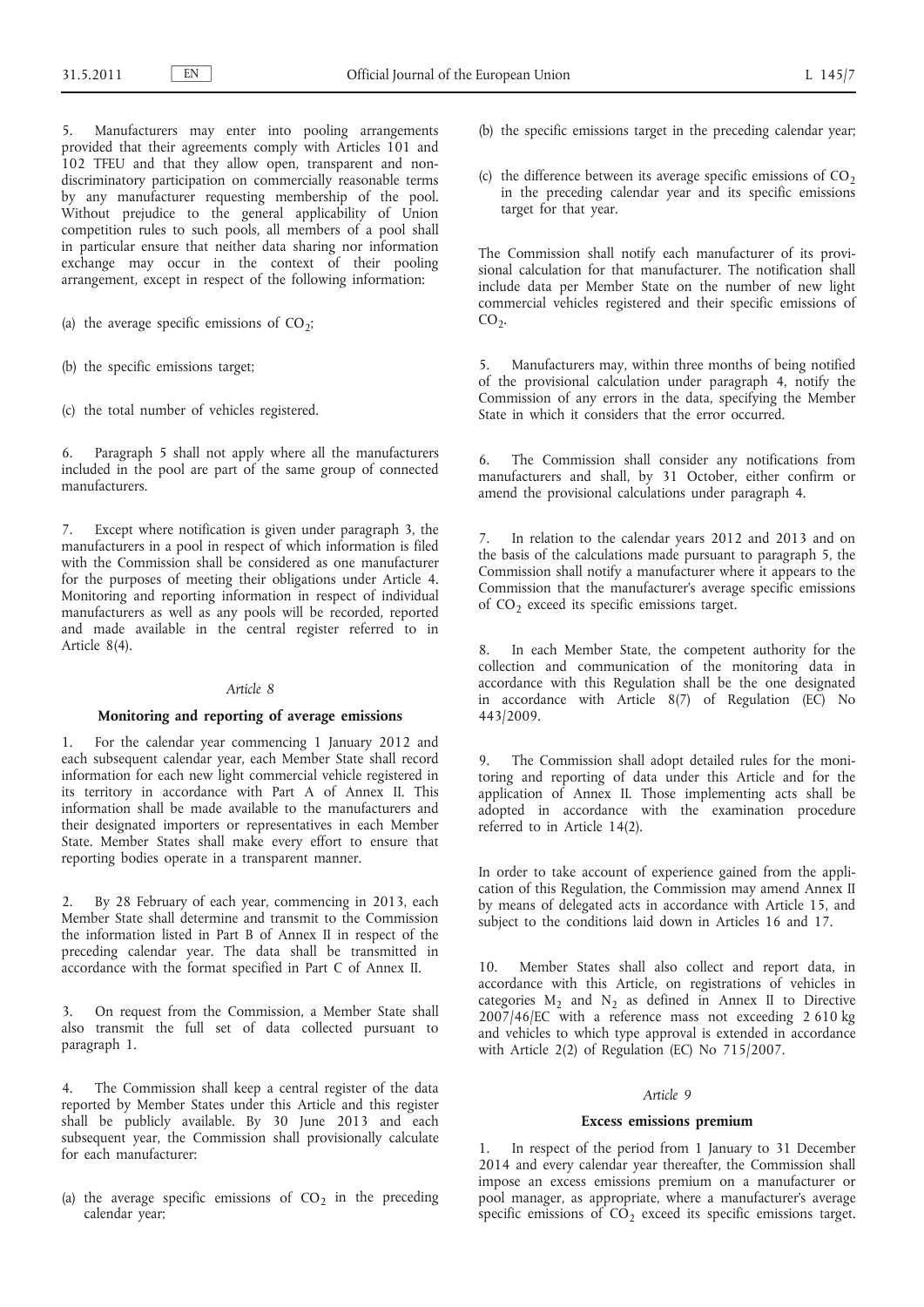The excess emissions premium under paragraph 1 shall be calculated using the following formulae:

## (a) from 2014 until 2018:

(i) for excess emissions of more than 3 g  $CO_2/km$ :

((Excess emissions – 3 g CO<sub>2</sub>/km) × EUR 95 + EUR 45) × number of new light commercial vehicles;

(ii) for excess emissions of more than 2 g  $CO_2/km$  but no more than 3 g  $CO_2/km$ :

((Excess emissions – 2 g CO<sub>2</sub>/km) × EUR 25 + EUR 20) × number of new light commercial vehicles;

(iii) for excess emissions of more than 1 g  $CO_2/km$  but no more than 2 g  $CO_2/km$ :

((Excess emissions – 1 g CO<sub>2</sub>/km) × EUR 15 + EUR 5) × number of new light commercial vehicles;

(iv) for excess emissions of no more than 1 g  $CO_2/km$ :

(Excess emissions  $\times$  EUR 5)  $\times$  number of new light commercial vehicles;

(b) from 2019:

(Excess emissions  $\times$  EUR 95)  $\times$  number of new light commercial vehicles.

For the purposes of this Article the following definitions shall apply:

- 'excess emissions' means the positive number of grams per kilometre by which a manufacturer's average specific emissions of  $CO<sub>2</sub>$ , taking into account  $CO<sub>2</sub>$  emissions reductions due to innovative technologies approved in accordance with Article 12, exceeded its specific emissions target in the calendar year or part thereof to which the obligation under Article 4 applies, rounded to the nearest three decimal places, and
- 'number of new light commercial vehicles' means the number of new light commercial vehicles of which it is the manufacturer and which were registered in that period according to the phase-in criteria as set out in Article 4.

The Commission shall adopt detailed arrangements for the collection of excess emissions premiums under paragraph 1 of this Article. Those implementing acts shall be adopted in accordance with the examination procedure referred to in Article 14(2).

4. The amounts of the excess emissions premium shall be considered as revenue for the general budget of the European Union.

## *Article 10*

## **Publication of performance of manufacturers**

By 31 October 2013 and 31 October of each subsequent year, the Commission shall publish a list indicating, for each manufacturer:

(a) its specific emission target for the preceding calendar year;

- (b) its average specific emissions of  $CO<sub>2</sub>$  in the preceding calendar year;
- (c) the difference between its average specific emissions of  $CO<sub>2</sub>$ in the preceding calendar year and its specific emissions target in that year;
- (d) the average specific emissions of  $CO<sub>2</sub>$  for all new light commercial vehicles registered in the Union in the previous calendar year;
- (e) the average mass for all new light commercial vehicles registered in the Union in the preceding calendar year.

From 31 October 2015, the list published under paragraph 1 shall also indicate whether the manufacturer has complied with the requirements of Article 4 with respect to the preceding calendar year.

#### *Article 11*

#### **Derogations for certain manufacturers**

An application for a derogation from the specific emissions target calculated in accordance with Annex I may be made by a manufacturer of fewer than 22 000 new light commercial vehicles registered in the Union per calendar year, and which:

- (a) is not part of a group of connected manufacturers; or
- (b) is part of a group of connected manufacturers that is responsible in total for fewer than 22 000 new light commercial vehicles registered in the Union per calendar year; or
- (c) is part of a group of connected manufacturers but operates its own production facilities and design centre.

2. A derogation applied for under paragraph 1 may be granted for a maximum period of five calendar years. An application shall be made to the Commission and shall include:

- (a) the name of, and contact person for, the manufacturer;
- (b) evidence that the manufacturer is eligible for a derogation under paragraph 1;
- (c) details of the light commercial vehicles which it manufactures including the mass and specific emissions of  $CO<sub>2</sub>$ of those light commercial vehicles; and
- (d) a specific emissions target consistent with its reduction potential, including the economic and technological potential to reduce its specific emissions of  $CO<sub>2</sub>$  and taking into account the characteristics of the market for the type of light commercial vehicle manufactured.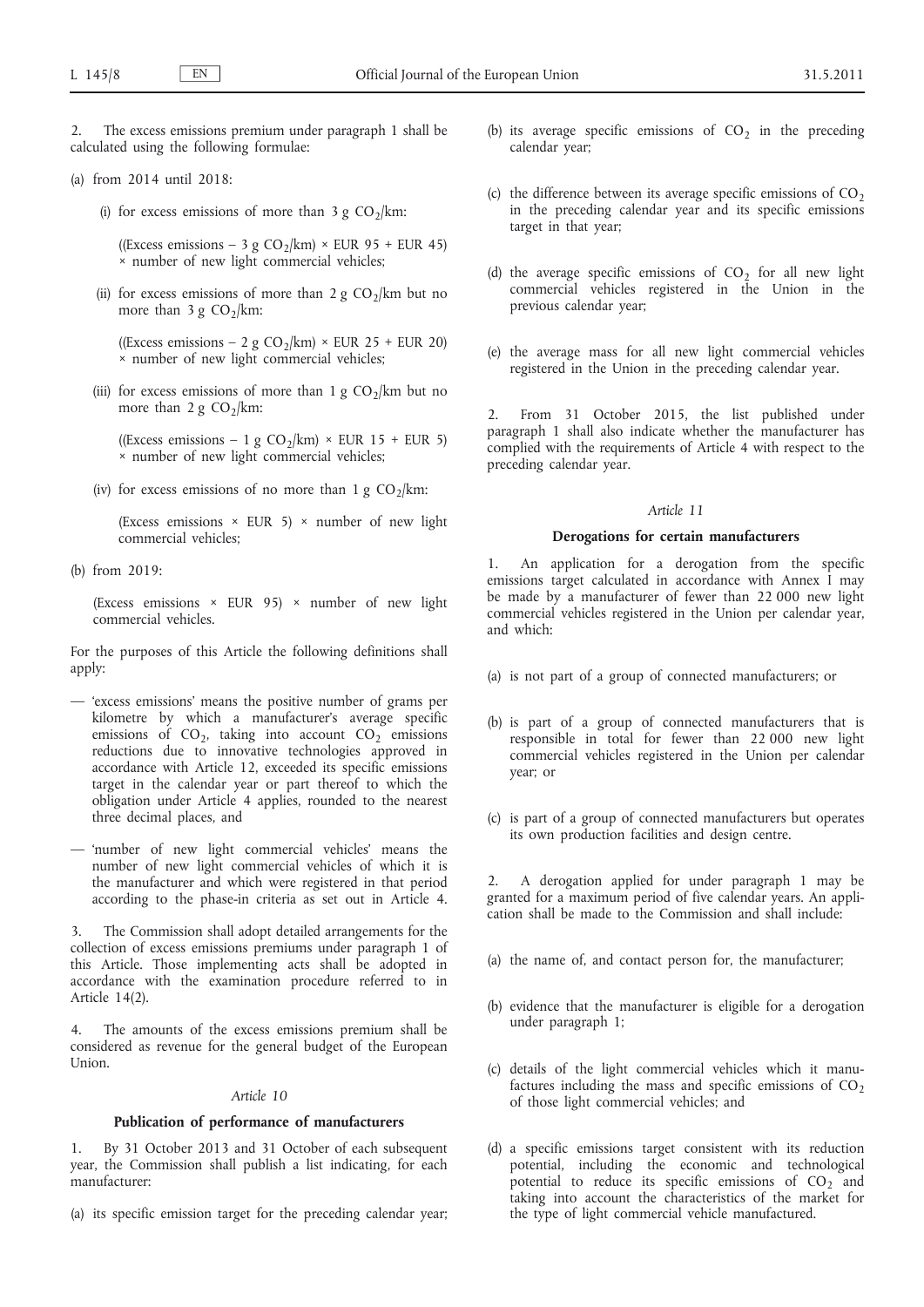Where the Commission considers that the manufacturer is eligible for a derogation applied for under paragraph 1 and is satisfied that the specific emissions target proposed by the manufacturer is consistent with its reduction potential, including the economic and technological potential to reduce its specific emissions of  $CO<sub>2</sub>$ , and taking into account the characteristics of the market for the type of light commercial vehicle manufactured, the Commission shall grant a derogation to the manufacturer. The derogation shall apply from 1 January of the year following the date of granting of the derogation.

4. A manufacturer which is subject to derogation in accordance with this Article shall notify the Commission immediately of any change which affects or may affect its eligibility for a derogation.

5. Where the Commission considers, whether on the basis of a notification under paragraph 4 or otherwise, that a manufacturer is no longer eligible for the derogation, it shall revoke the derogation with effect from 1 January of the next calendar year and shall notify the manufacturer thereof.

6. Where the manufacturer does not attain its specific emissions target, the Commission shall impose the excess emissions premium on the manufacturer, as set out in Article 9.

7. The Commission shall adopt rules to supplement paragraphs 1 to 6 of this Article, inter alia, on the interpretation of the eligibility criteria for derogations, on the content of applications, and on the content and assessment of programmes for the reduction of specific emissions of  $CO<sub>2</sub>$ , by means of delegated acts in accordance with Article 15, and subject to the conditions laid down in Articles 16 and 17.

8. Applications for a derogation, including the information supporting it, notifications under paragraph 4, revocations under paragraph 5 and any imposition of an excess emissions premium under paragraph 6 and acts adopted pursuant to paragraph 7, shall be made publicly available, subject to Regulation (EC) No 1049/2001 of the European Parliament and of the Council of 30 May 2001 regarding public access to European Parliament, Council and Commission documents (1).

## *Article 12*

#### **Eco-innovation**

1. Upon application by a supplier or a manufacturer,  $CO<sub>2</sub>$ savings achieved through the use of innovative technologies shall be considered. The total contribution of those technologies to reducing the specific emissions target of a manufacturer may be up to  $\frac{7}{9}$  CO<sub>2</sub>/km.

The Commission shall adopt detailed provisions for a procedure to approve such innovative technologies by 31 December 2012. Those implementing acts shall be adopted in accordance with the examination procedure referred to in Article 14(2) of this Regulation. Those detailed provisions shall be in accordance with the provisions established by Article 12(2) of Regulation (EC) No  $443/2009$ , and be based on the following criteria for innovative technologies:

- (a) the supplier or manufacturer must be accountable for the  $CO<sub>2</sub>$  savings achieved through the use of the innovative technologies;
- (b) the innovative technologies must make a verified contribution to  $CO<sub>2</sub>$  reduction;
- (c) the innovative technologies must not be covered by the standard test cycle  $CO_2$  measurement or by mandatory provisions due to complementary additional measures complying with the 10 g  $CO_2/km$  reduction referred to in Article 1 of Regulation (EC) No 443/2009 or be mandatory under other provisions of Union law.

3. A supplier or a manufacturer who applies for a measure to be approved as an innovative technology shall submit a report, including a verification report undertaken by an independent and certified body, to the Commission. In the event of a possible interaction of the measure with another innovative technology already approved, the report shall mention that interaction and the verification report shall evaluate to what extent that interaction modifies the reduction achieved by each measure.

The Commission shall attest the reduction achieved on the basis of the criteria set out in paragraph 2.

#### *Article 13*

#### **Review and report**

1. By 1 January 2013, the Commission shall complete a review of the specific emissions targets in Annex I and of the derogations in Article 11, with the aim of defining:

- subject to confirmation of its feasibility on the basis of updated impact assessment results, the modalities for reaching, by the year 2020, a long-term target of 147 g  $CO<sub>2</sub>/km$  in a cost-effective manner, and
- the aspects of the implementation of that target, including the excess emissions premium.

On the basis of such a review and its impact assessment, which includes an overall assessment of the impact on the car industry and its dependent industries, the Commission shall, if appropriate, make a proposal to amend this Regulation, in accordance with the ordinary legislative procedure, in a way which is as neutral as possible from the point of view of competition, and which is socially equitable and sustainable.

<sup>(</sup> 1) OJ L 145, 31.5.2001, p. 43.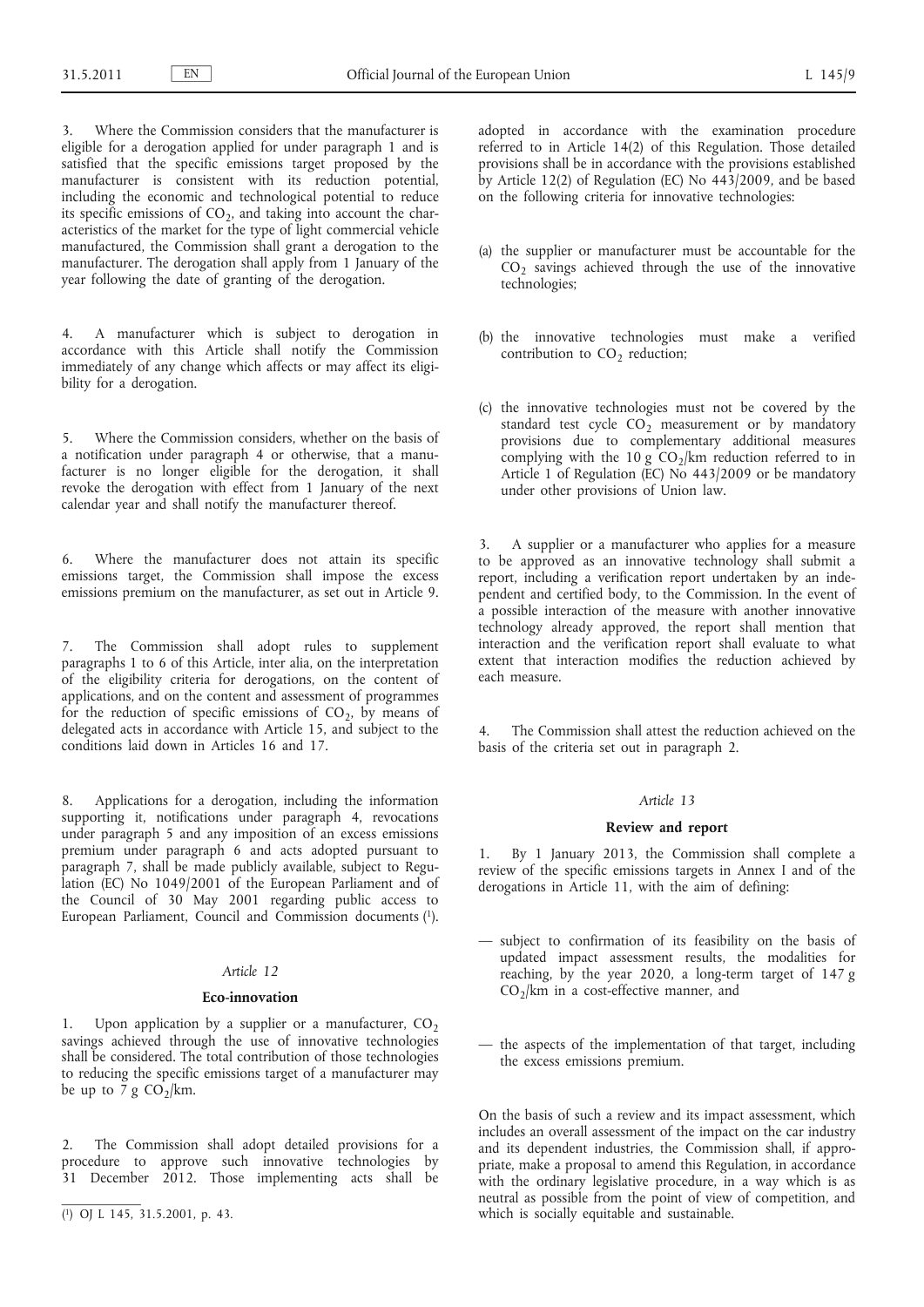The Commission shall, if appropriate, submit a proposal to the European Parliament and to the Council by  $2014$ , to include in this Regulation vehicles in category  $N_2$  and  $M_2$  as defined in Annex II to Directive 2007/46/EC with a reference mass not exceeding 2 610 kg and vehicles to which typeapproval is extended in accordance with Article 2(2) of Regulation (EC) No 715/2007, with a view to achieving the longterm target from 2020.

3. The Commission shall by 2014, following an impact assessment, publish a report on the availability of data on footprint and payload and their use as utility parameters for determining specific emissions targets and, if appropriate, submit a proposal to the European Parliament and to the Council to amend Annex I in accordance with the ordinary legislative procedure.

4. By 31 December 2011 the Commission shall set up a procedure to obtain representative values of  $CO<sub>2</sub>$  emissions, fuel efficiency and mass of completed vehicles while ensuring that the manufacturer of the base vehicle has timely access to the mass and to the specific emissions of  $CO<sub>2</sub>$  of the completed vehicle.

5. By 31 October 2016, and every three years thereafter, the Commission shall amend Annex I by means of delegated acts in accordance with Article 15, and subject to the conditions laid down in Articles 16 and 17, to adjust the figure  $M_0$ , referred to therein, to the average mass of new light commercial vehicles in the previous three calendar years.

Those adjustments shall take effect for the first time on 1 January 2018 and every three years thereafter.

6. The Commission shall include light commercial vehicles in the review of the procedures for measuring  $CO<sub>2</sub>$  emissions in accordance with Article 13(3) of Regulation (EC) No 443/2009.

From the date of application of the revised procedure for the measuring of  $CO<sub>2</sub>$  emissions, innovative technologies shall no longer be approved under the procedure set out in Article 12.

The Commission shall include light commercial vehicles in the review of Directive 2007/46/EC in accordance with Article 13(4) of Regulation (EC) No 443/2009.

In order to reflect any change in the regulatory test procedure for the measurement of specific  $CO<sub>2</sub>$  emissions, the Commission shall adapt the formulae set out in Annex I by means of delegated acts in accordance with Article 15, and subject to the conditions laid down in Articles 16 and 17.

#### *Article 14*

#### **Committee procedure**

1. The Commission shall be assisted by the Climate Change Committee established by Article 9 of Decision No 280/2004/EC of the European Parliament and of the Council of 11 February 2004 concerning a mechanism for monitoring Community greenhouse gas emissions and for implementing the Kyoto Protocol (1). That committee is a committee within the meaning of Regulation (EU) No 182/2011.

2. Where reference is made to this paragraph, Article 5 of Regulation (EU) No 182/2011 shall apply.

#### *Article 15*

#### **Exercise of the delegation**

1. The power to adopt delegated acts referred to in the second subparagraph of Article 8(9), Article 11(7), Article 13(5) and the fourth subparagraph of Article 13(6), shall be conferred on the Commission for a period of five years from 3 June 2011. The Commission shall draw up a report in respect of the delegated power at the latest six months before the end of the five-year period. The delegation of power shall be automatically extended for periods of an identical duration, unless the European Parliament or the Council revokes it in accordance with Article 16.

2. As soon as it adopts a delegated act, the Commission shall notify it simultaneously to the European Parliament and to the Council.

The power to adopt delegated acts is conferred on the Commission subject to the conditions laid down in Articles 16 and 17.

## *Article 16*

#### **Revocation of the delegation**

The delegation of power referred to in the second subparagraph of Article 8(9), Article 11(7), Article 13(5) and the fourth subparagraph of Article 13(6) may be revoked at any time by the European Parliament or the Council.

2. The institution which has commenced an internal procedure for deciding whether to revoke a delegation of power shall endeavour to inform the other institution and the Commission within a reasonable time before the final decision is taken, indicating the delegated power which could be subject to revocation and possible reasons for a revocation.

The decision of revocation shall put an end to the delegation of the power specified in that decision. It shall take effect immediately or at a later date specified therein. It shall not affect the validity of the delegated acts already in force. It shall be published in the *Official Journal of the European Union*.

<sup>(</sup> 1) OJ L 49, 19.2.2004, p. 1.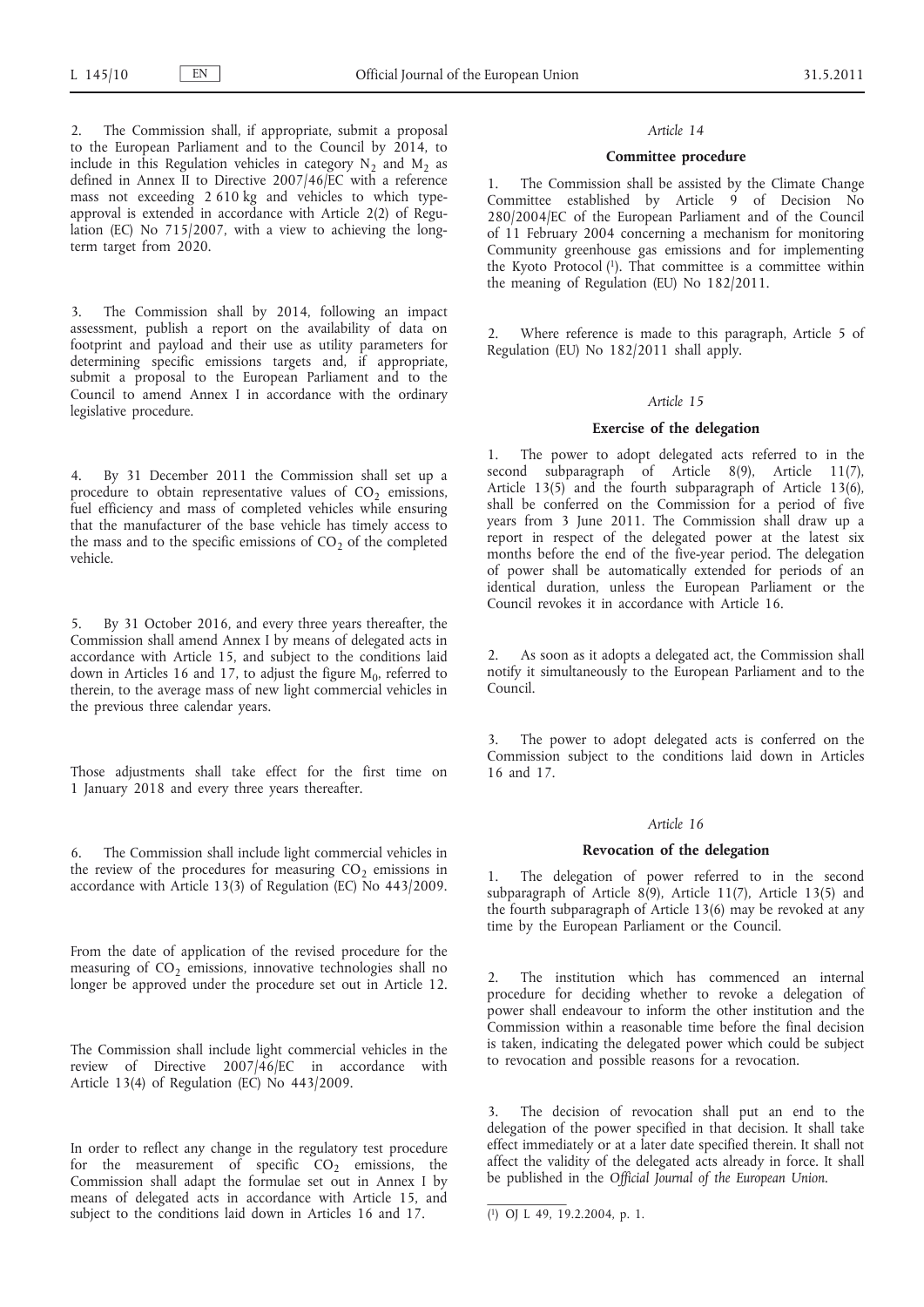## *Article 17*

## **Objections to delegated acts**

1. The European Parliament or the Council may object to a delegated act within a period of two months from the date of notification.

At the initiative of the European Parliament or the Council that period shall be extended by two months.

2. If, on expiry of the period referred to in paragraph 1, neither the European Parliament nor the Council has objected to the delegated act, it shall be published in the *Official Journal of the European Union* and shall enter into force on the date stated therein.

The delegated act may be published in the *Official Journal of the European Union* and enter into force before the expiry of that period if the European Parliament and the Council have both informed the Commission of their intention not to raise objections.

3. If either the European Parliament or the Council objects to the delegated act within the period referred to in paragraph 1, it shall not enter into force. The institution which objects shall state the reasons for objecting to the delegated act.

## *Article 18*

### **Entry into force**

This Regulation shall enter into force on the third day following its publication in the *Official Journal of the European Union*.

This Regulation shall be binding in its entirety and directly applicable in all Member States.

Done at Strasbourg, 11 May 2011.

*For the European Parliament The President* J. BUZEK

*For the Council The President* GYŐRI E.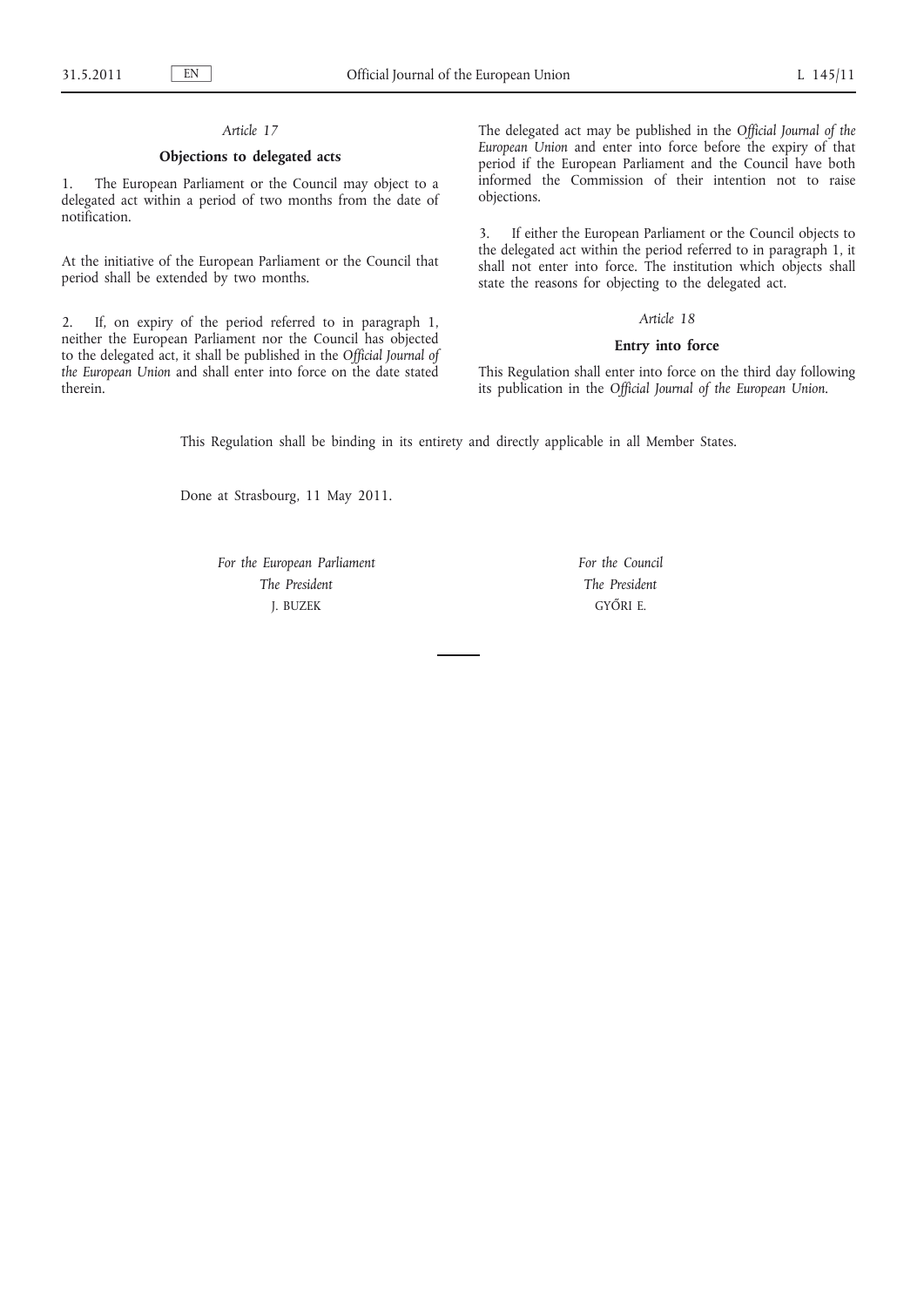## *ANNEX I*

## **SPECIFIC CO2 EMISSIONS TARGETS**

- 1. The indicative specific emissions of  $CO<sub>2</sub>$  for each light commercial vehicle, measured in grams per kilometre, shall be determined in accordance with the following formulae:
	- (a) from 2014 to 2017:

Indicative specific emissions of CO<sub>2</sub> = 175 + a × (M – M<sub>0</sub>)

where:

 $M =$  mass of the vehicle in kilograms (kg)

- $M_0 = 1706,0$
- a =  $0,093$ ;
- (b) from 2018:

Indicative specific emission of CO<sub>2</sub> = 175 + a  $\times$  (M – M<sub>0</sub>)

where:

 $M$  = mass of the vehicle in kilograms (kg)

 $M_0$  = the value adopted pursuant to Article 13(5)

 $a = 0,093$ .

2. The specific emissions target for a manufacturer in a calendar year shall be calculated as the average of the indicative specific emissions of  $CO_2$  of each new light commercial vehicle registered in that calendar year of which it is the manufacturer.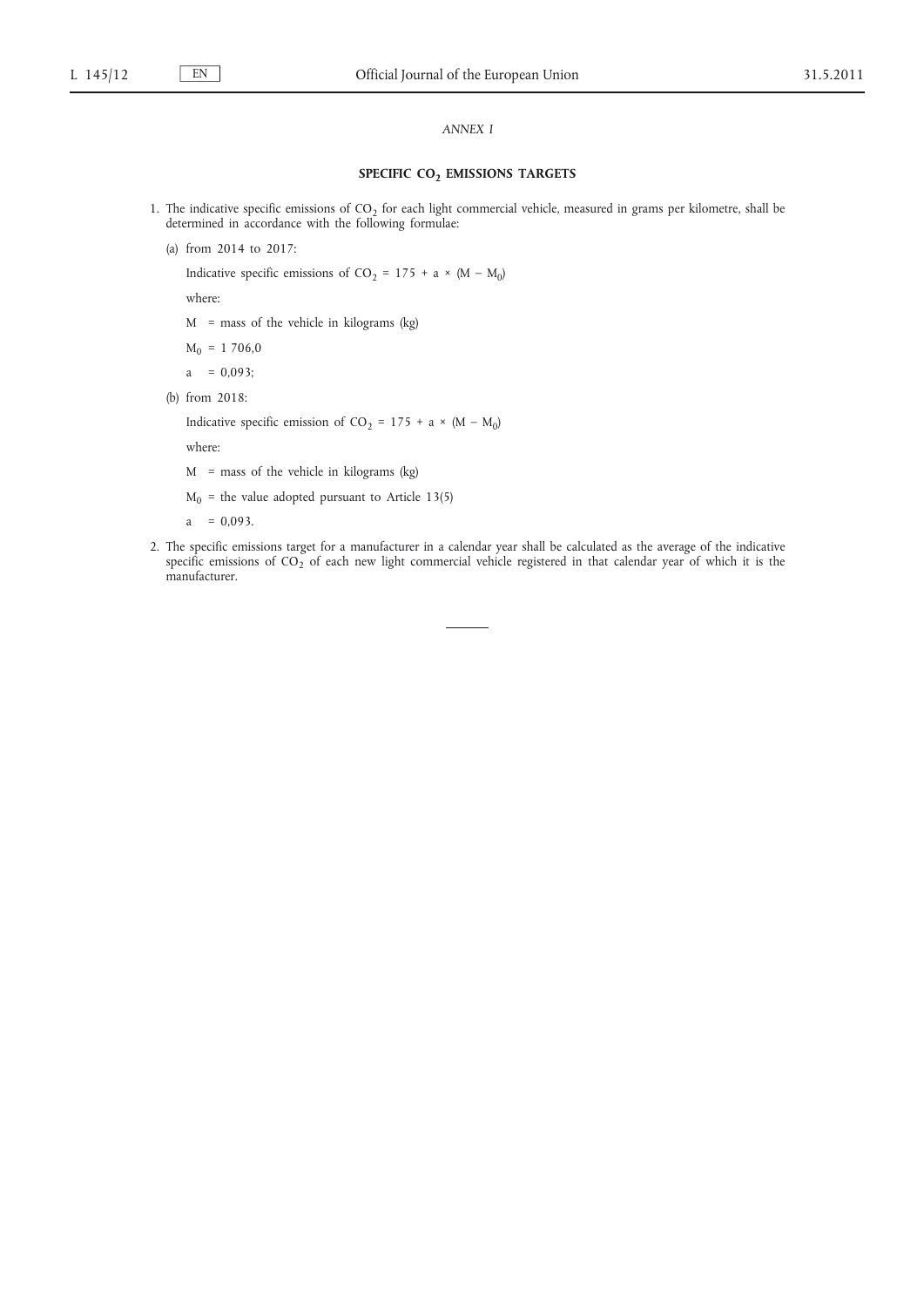## *ANNEX II*

#### **MONITORING AND REPORTING OF EMISSIONS**

A. Collection of data on light commercial vehicles and determination of  $CO<sub>2</sub>$  monitoring information

- 1. For the year commencing 1 January 2012 and each subsequent year, Member States shall record the following details for each new light commercial vehicle registered in its territory:
	- (a) the manufacturer;
	- (b) its type, variant and version;
	- (c) its specific emissions of  $CO<sub>2</sub> (g/km)$ ;
	- (d) its mass (kg);
	- (e) its wheel base (mm);
	- (f) its track widths of steering axle (mm) and other axle (mm);
	- (g) its technically permissible maximum laden mass (in kg) pursuant to Annex III to Directive 2007/46/EC.
- 2. The details referred to in point 1 shall be taken from the certificate of conformity for the relevant light commercial vehicle. Where the certificate of conformity specifies both a minimum and a maximum mass for a light commercial vehicle, the Member States shall use only the maximum figure for the purpose of this Regulation. In the case of bifuelled vehicles (petrol/gas) the certificates of conformity of which bear specific  $CO<sub>2</sub>$  emission figures for both types of fuel, Member States shall use only the figure measured for gas.
- 3. For the calendar year commencing 1 January 2012 and each subsequent calendar year, each Member State shall determine, in accordance with the methods set out in Part B of this Annex, for each manufacturer:
	- (a) the total number of new light commercial vehicles registered in its territory;
	- (b) the average specific emissions for  $CO<sub>2</sub>$ , as specified in point 2 of Part B of this Annex;
	- (c) the average mass, as specified in point 3 of Part B of this Annex;
	- (d) for each version of each variant of each type of new light commercial vehicle:
		- (i) the total number of new light commercial vehicles registered in its territory, as specified in point 4 of Part B of this Annex;
		- (ii) the specific emissions of  $CO_2$ ;
		- (iii) the mass;
		- (iv) the footprint of the vehicle, as specified in point 5 of Part B of this Annex;
		- (v) the payload.
- B. Methodology for determining  $CO<sub>2</sub>$  monitoring information for new light commercial vehicles

Monitoring information which Member States are required to determine in accordance with point 3 of Part A of this Annex shall be determined in accordance with the methodology in this Part.

1. Number of new light commercial vehicles registered (N)

Member States shall determine the number of new light commercial vehicles registered within their territory in the respective monitoring year (N).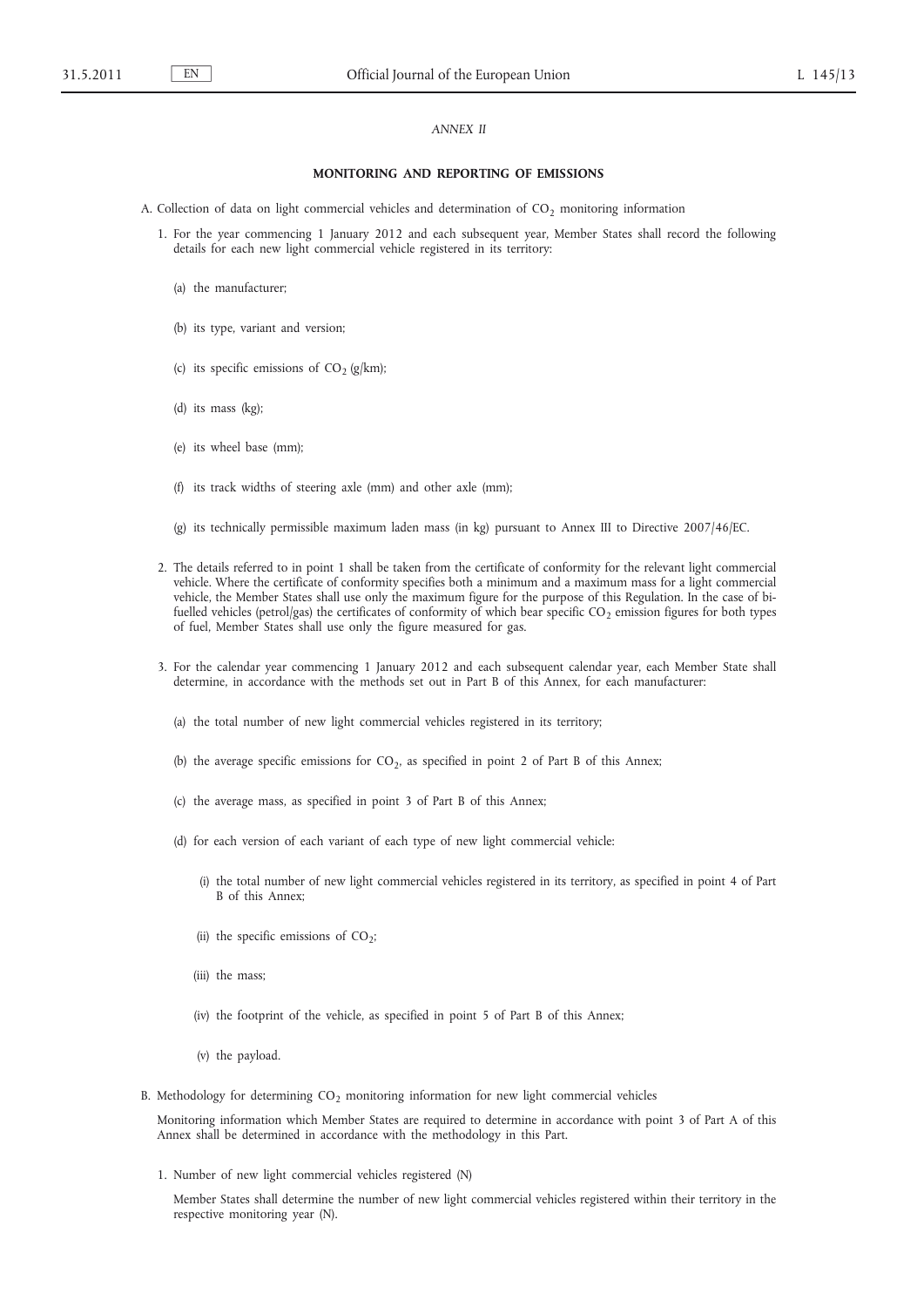2. Average specific CO<sub>2</sub> emissions of new light commercial vehicles ( $S_{ave}$ )

The average specific  $CO_2$  emissions of all new light commercial vehicles newly registered in a Member State's territory in the monitoring year (S<sub>ave</sub>) is calculated by dividing the sum of the specific CO<sub>2</sub> emissions of each individual new vehicle, S, by the number of new vehicles, N.

 $S_{\text{ave}} = (1/N) \times \Sigma S$ .

3. Average mass of new light commercial vehicles

The average mass of all new light commercial vehicles registered in a Member State's territory in the monitoring year ( $M_{\text{ave}}$ ) is calculated by dividing the sum of the mass of each individual new vehicle, M, by the number of new vehicles, N.

 $M<sub>ave</sub> = (1/N) \times \Sigma M$ .

4. The distribution by version of new light commercial vehicles

For each version of each variant each type of new light commercial vehicle, the number of newly registered vehicles, the mass of the vehicles, the specific emissions of  $CO<sub>2</sub>$ , the wheelbase, track widths and technically permissible maximum laden mass of the vehicle are to be recorded.

5. Footprint

The footprint of the vehicle shall be calculated by multiplying the wheelbase of the vehicle by the average track width of the vehicle.

6. Payload

The payload of the vehicle shall be defined as the difference between the technically permissible maximum laden mass pursuant to Annex II to Directive 2007/46/EC and the mass of the vehicle.

7. Completed vehicles

In the case of multi-stage vehicles, the specific emissions of  $CO<sub>2</sub>$  of completed vehicles shall be allocated to the manufacturer of the base vehicle.

In order to ensure that the values of  $CO<sub>2</sub>$  emissions, fuel efficiency and mass of completed vehicles are representative, without placing an excessive burden on the manufacturer of the base vehicle, the Commission shall come forward with a specific monitoring procedure and shall review and make the necessary amendments to the relevant type-approval legislation by 31 December 2011 at the latest.

When defining such a procedure, the Commission shall, if appropriate, determine how the mass and  $CO<sub>2</sub>$  values are monitored, based on a table of CO<sub>2</sub> values corresponding to different final inertia weight classes or based on only one CO<sub>2</sub> value derived from the base vehicle mass plus a default added mass differentiated by  $N_1$  class. In the latter case, this mass would also be taken for Part C of this Annex.

The Commission shall also ensure that the manufacturer of the base vehicle has timely access to the mass and to the specific emissions of  $CO<sub>2</sub>$  of the completed vehicle.

C. Format for the transmission of data

For each manufacturer, for each year, Member States shall report the data described in point 3 of Part A of this Annex in the following formats: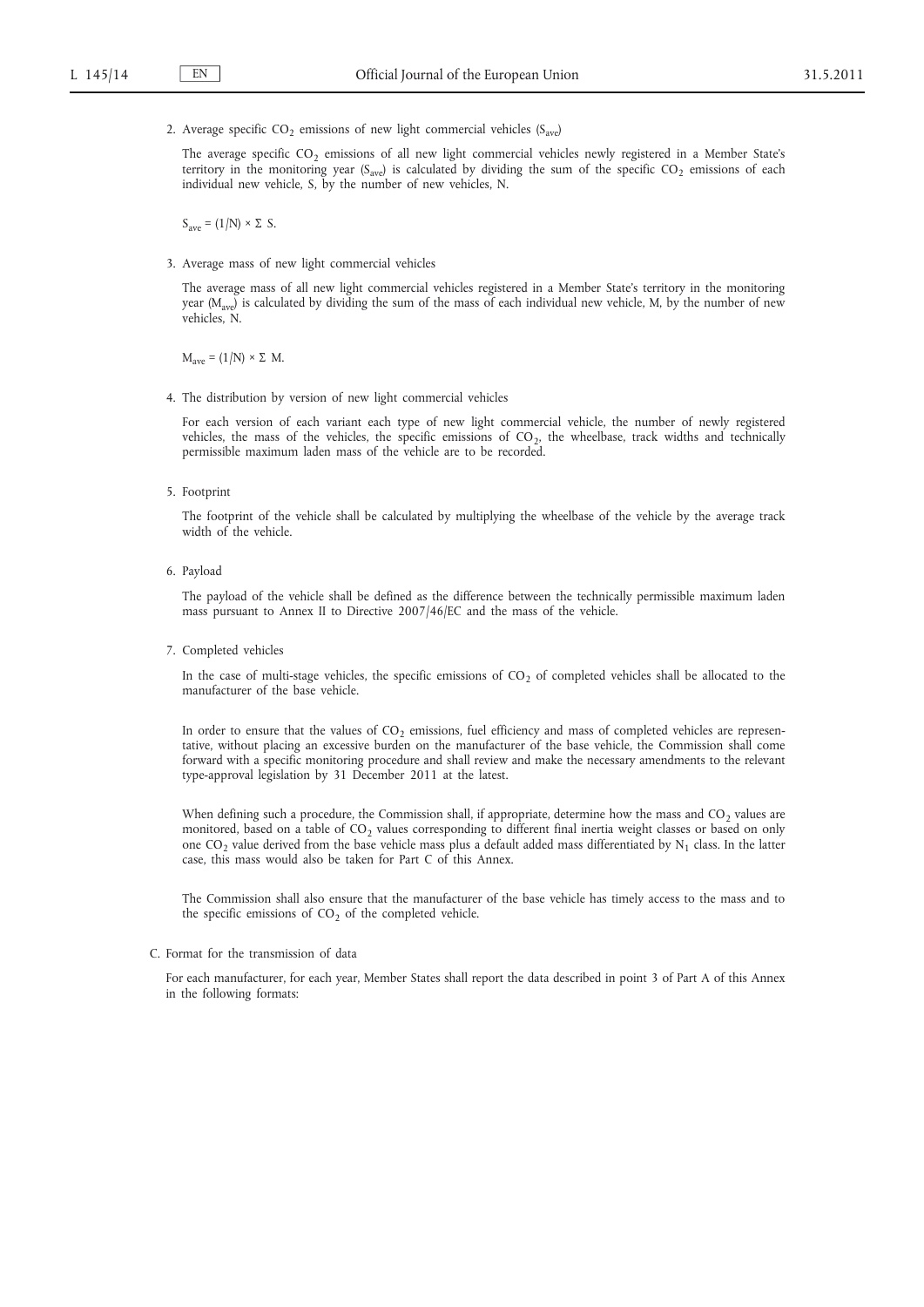| Member State $(1)$ : |  |
|----------------------|--|
| Year:                |  |
| Data source:         |  |

| Section 1 - Aggregated monitoring data |                                                             |  |                                                                                                                                    |                                                                   |                                                                        |                                                                                        |                                                                                   |  |  |  |  |  |  |
|----------------------------------------|-------------------------------------------------------------|--|------------------------------------------------------------------------------------------------------------------------------------|-------------------------------------------------------------------|------------------------------------------------------------------------|----------------------------------------------------------------------------------------|-----------------------------------------------------------------------------------|--|--|--|--|--|--|
| Member State (1):                      |                                                             |  |                                                                                                                                    |                                                                   |                                                                        |                                                                                        |                                                                                   |  |  |  |  |  |  |
| Year:                                  |                                                             |  |                                                                                                                                    |                                                                   |                                                                        |                                                                                        |                                                                                   |  |  |  |  |  |  |
| Data source:                           |                                                             |  |                                                                                                                                    |                                                                   |                                                                        |                                                                                        |                                                                                   |  |  |  |  |  |  |
|                                        |                                                             |  |                                                                                                                                    |                                                                   |                                                                        |                                                                                        |                                                                                   |  |  |  |  |  |  |
| Manufacturer                           | Total number of new light<br>commercial vehicles registered |  | Number of new light<br>commercial vehicles having an<br>emission value                                                             | Number of new light<br>commercial vehicles having a<br>mass value | Number of new light<br>commercial vehicles having a<br>wheelbase value | Number of new light<br>commercial vehicles having a<br>steering axle track width value | Number of new light<br>commercial vehicles having<br>other axle track width value |  |  |  |  |  |  |
| (Manufacturer 1)                       | $\ldots$                                                    |  | $\ldots$                                                                                                                           | $\ldots$                                                          | $\ldots$                                                               | $\dots$                                                                                | $\dots$                                                                           |  |  |  |  |  |  |
| (Manufacturer 2)                       | $\ldots$                                                    |  | $\ldots$                                                                                                                           | $\ldots$                                                          | $\dots$                                                                | $\dots$                                                                                | $\ldots$                                                                          |  |  |  |  |  |  |
| $\cdots$                               | $\ldots$                                                    |  | $\dots$                                                                                                                            | $\ldots$                                                          | $\ldots$                                                               | $\dots$                                                                                | $\ldots$                                                                          |  |  |  |  |  |  |
| Total all manufacturers                | $\ldots$                                                    |  |                                                                                                                                    | $\ldots$                                                          | $\ldots$                                                               | $\dots$                                                                                | $\ldots$                                                                          |  |  |  |  |  |  |
|                                        |                                                             |  | (1) ISO 3166 alpha-2 codes with the exception of Greece and the United Kingdom for which the codes are 'EL' and 'UK' respectively. |                                                                   |                                                                        |                                                                                        |                                                                                   |  |  |  |  |  |  |
|                                        |                                                             |  |                                                                                                                                    |                                                                   |                                                                        |                                                                                        |                                                                                   |  |  |  |  |  |  |
|                                        |                                                             |  |                                                                                                                                    |                                                                   |                                                                        |                                                                                        |                                                                                   |  |  |  |  |  |  |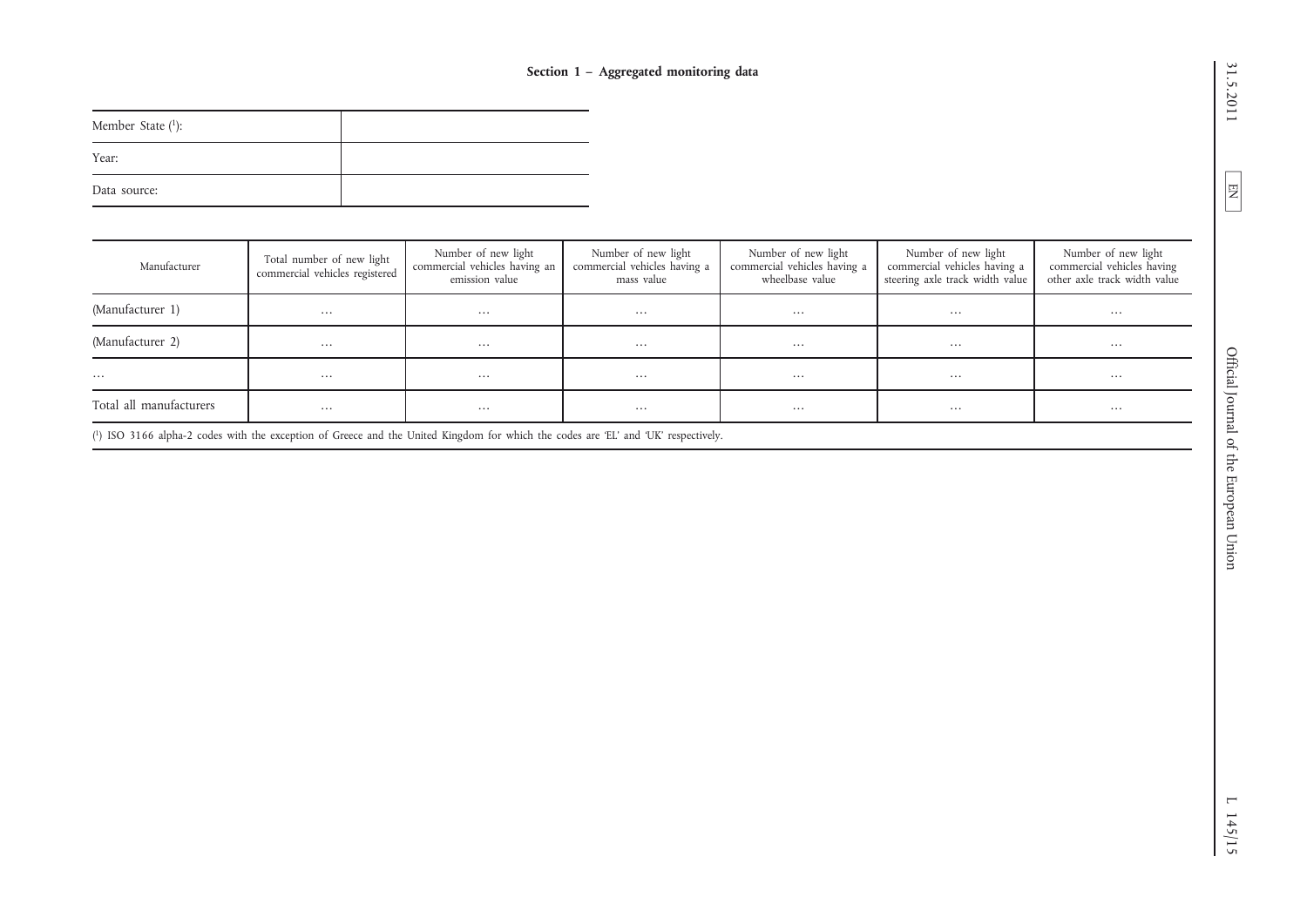|                                               | Section 2 - Detailed monitoring data                |                                                     |          |           |           |          |                 |                                   |                                |                                   |                                              |                                 |                                                         |                                                                |                                   | F<br>145/16                    |           |           |                                                                     |                                                           |                                                                   |                                                        |                                        |
|-----------------------------------------------|-----------------------------------------------------|-----------------------------------------------------|----------|-----------|-----------|----------|-----------------|-----------------------------------|--------------------------------|-----------------------------------|----------------------------------------------|---------------------------------|---------------------------------------------------------|----------------------------------------------------------------|-----------------------------------|--------------------------------|-----------|-----------|---------------------------------------------------------------------|-----------------------------------------------------------|-------------------------------------------------------------------|--------------------------------------------------------|----------------------------------------|
| Manufacturer name<br>EU standard denomination | Manufacturer name<br>National standard denomination | Manufacturer name<br>National Registry denomination | Type     | Variant   | Version   | Make     | Commercial name | Category of vehicle type approved | Category of vehicle registered | Total number of new registrations | Specific emissions of $\mathrm{CO}_2$ (g/km) | $\frac{\text{Mass}}{\text{kg}}$ | Technically permissible maximum<br>laden mass<br>$(kg)$ | $\begin{array}{c} \text{Wheelbase} \\ \text{(mm)} \end{array}$ | Track width steering axle<br>(mm) | Track width other axle<br>(mm) | Fuel type | Fuel mode | $\begin{array}{c} \mathrm{Capacity} \\ (\mathrm{cm}^3) \end{array}$ | Electric energy consumption $\frac{\text{Wn}}{\text{Wn}}$ | Innovative technology or group of<br>innovative technologies code | Emissions reduction through<br>innovative technologies | $\boxed{\phantom{000}}$                |
| Manuf. 1                                      | Manuf. 1                                            | Manuf. 1                                            | Type 1   | Variant 1 | Version 1 | $\ldots$ | $\ddots$        | $\cdots$                          | $\cdots$                       | $\cdots$                          | $\ldots$                                     | $\ldots$                        |                                                         | $\cdots$                                                       | $\ddots$                          | $\cdots$                       | $\cdots$  | $\cdots$  | $\cdots$                                                            | $\ldots$                                                  | $\cdots$                                                          | $\cdots$                                               |                                        |
| Manuf. 1                                      | Manuf. 1                                            | Manuf. 1                                            | Type 1   | Variant 1 | Version 2 | $\ldots$ | $\ldots$        | $\cdots$                          | $\cdots$                       | $\cdots$                          | $\cdots$                                     | $\cdots$                        |                                                         | $\ldots$                                                       | $\cdots$                          | $\cdots$                       | $\cdots$  | $\cdots$  | $\cdots$                                                            | $\cdots$                                                  | $\cdots$                                                          | $\cdots$                                               | Official Journal of the European Union |
| Manuf. 1                                      | Manuf. 1                                            | Manuf. 1                                            | Type 1   | Variant 2 | Version 1 | $\ldots$ | $\cdots$        | $\ldots$                          | $\ldots$                       | $\ldots$                          | $\ldots$                                     | $\cdots$                        |                                                         | $\ldots$                                                       | $\ldots$                          | $\cdots$                       | $\ldots$  | $\cdots$  | $\ldots$                                                            | $\cdots$                                                  | $\ldots$                                                          | $\ldots$                                               |                                        |
| Manuf. 1                                      | Manuf. 1                                            | Manuf. 1                                            | Type 1   | Variant 2 | Version 2 | $\ldots$ | $\ldots$        | $\cdots$                          | $\cdots$                       | $\cdots$                          | $\cdots$                                     | $\cdots$                        |                                                         | $\cdots$                                                       | $\cdots$                          | $\cdots$                       | $\cdots$  | $\cdots$  | $\cdots$                                                            | $\cdots$                                                  | $\ldots$                                                          | $\cdots$                                               |                                        |
| Manuf. 1                                      | Manuf. 1                                            | Manuf. 1                                            | Type 2   | Variant 1 | Version 1 | $\ldots$ | $\ldots$        | $\cdots$                          | $\ldots$                       | $\cdots$                          | $\cdots$                                     | $\cdots$                        |                                                         | $\ldots$                                                       | $\ldots$                          | $\cdots$                       | $\cdots$  | $\cdots$  | $\cdots$                                                            | $\cdots$                                                  | $\ldots$                                                          | $\ldots$                                               |                                        |
| Manuf. 1                                      | Manuf. 1                                            | Manuf. 1                                            | Type $2$ | Variant 1 | Version 2 | $\ldots$ | $\ldots$        | $\cdots$                          | $\ldots$                       | $\ldots$                          | $\ldots$                                     | $\cdots$                        |                                                         | $\cdots$                                                       | $\cdots$                          | $\cdots$                       | $\ldots$  | $\cdots$  | $\cdots$                                                            | $\cdots$                                                  | $\ldots$                                                          | $\cdots$                                               | 31.5.2011                              |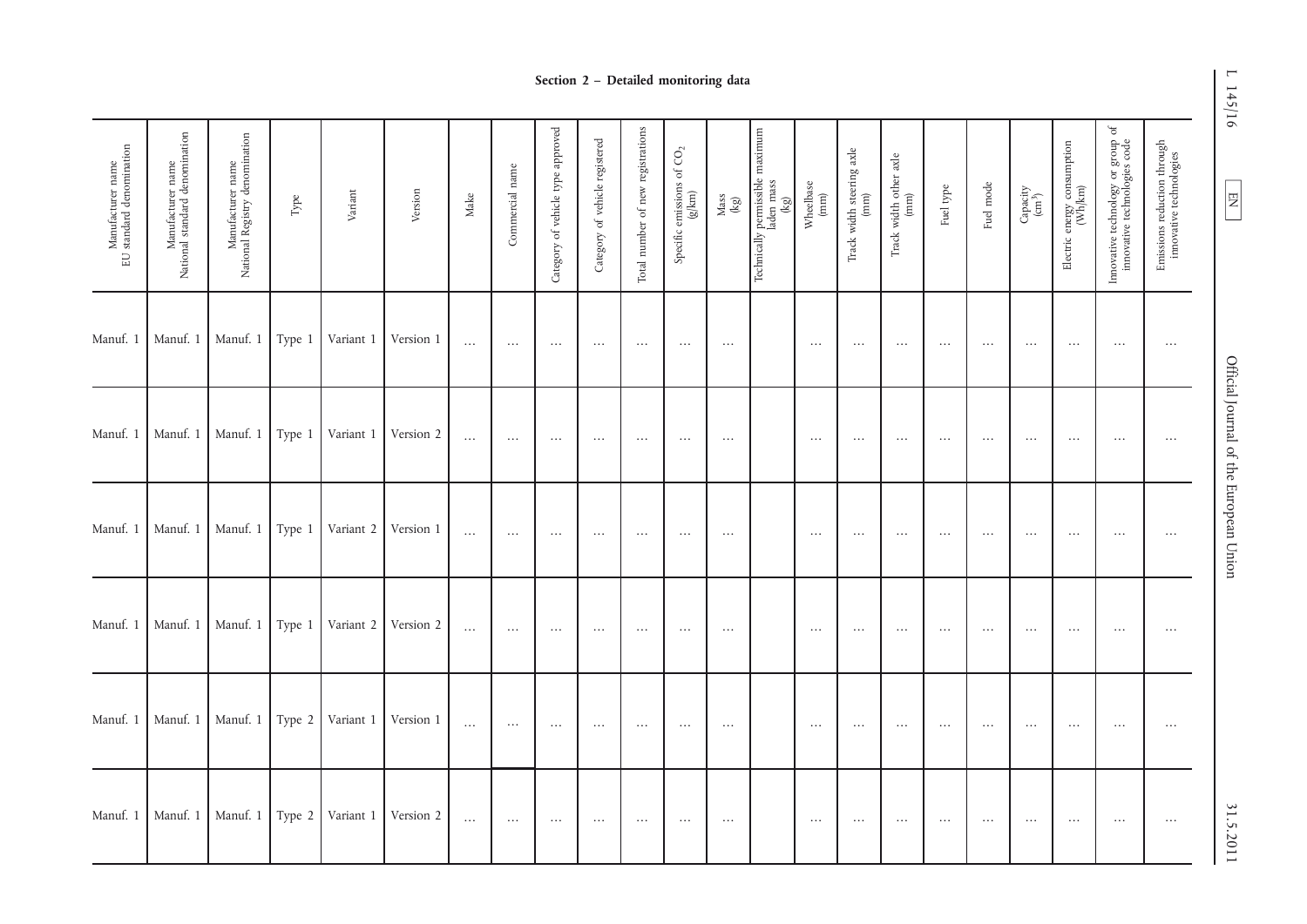| Manufacturer name<br>EU standard denomination | Manufacturer name<br>National standard denomination | Manufacturer name<br>National Registry denomination | Type    | Variant          | Version   | Make     | Commercial name | Category of vehicle type approved | Category of vehicle registered | Total number of new registrations | Specific emissions of $\mathrm{CO}_2$ (g/km) | $\frac{\text{Mas}}{\text{kg}}$ | maximum<br>r permissible 1<br>laden mass<br>(kg)<br>Technically | $\begin{array}{c} \text{Wheelbase} \\ \text{(mm)} \end{array}$ | Track width steering axle<br>(mm) | Track width other axle $(mm)$ | Fuel type | Fuel mode | $\begin{array}{c} \mathrm{Capacity} \\ (\mathrm{cm}^3) \end{array}$ | Electric energy consumption $(\text{Wh}/\text{km})$ | Innovative technology or group of<br>innovative technologies code | Emissions reduction through<br>innovative technologies | 31.5.2011<br>$\boxed{E}$               |
|-----------------------------------------------|-----------------------------------------------------|-----------------------------------------------------|---------|------------------|-----------|----------|-----------------|-----------------------------------|--------------------------------|-----------------------------------|----------------------------------------------|--------------------------------|-----------------------------------------------------------------|----------------------------------------------------------------|-----------------------------------|-------------------------------|-----------|-----------|---------------------------------------------------------------------|-----------------------------------------------------|-------------------------------------------------------------------|--------------------------------------------------------|----------------------------------------|
| Manuf. 1                                      | Manuf. 1                                            | Manuf. 1                                            |         | Type 2 Variant 2 | Version 1 | $\ldots$ | $\ldots$        | $\cdots$                          | $\ldots$                       | $\cdots$                          | $\ldots$                                     | $\ldots$                       |                                                                 | $\ldots$                                                       | $\cdots$                          | $\ldots$                      | $\ldots$  | $\ldots$  | $\ldots$                                                            | $\cdots$                                            | $\ldots$                                                          | $\ldots$                                               |                                        |
| Manuf. 1                                      | Manuf. 1                                            | Manuf. 1                                            | Type 2  | Variant 2        | Version 2 | $\ldots$ | $\ldots$        | $\cdots$                          | $\cdots$                       | $\cdots$                          | $\cdots$                                     | $\ldots$                       |                                                                 | $\cdots$                                                       | $\cdots$                          | $\cdots$                      | $\cdots$  | $\cdots$  | $\cdots$                                                            | $\cdots$                                            | $\cdots$                                                          | $\ldots$                                               |                                        |
| Manuf. 1                                      | Manuf. 1                                            | Manuf. 1                                            | $\dots$ | $\cdots$         | $\ldots$  | $\ldots$ | $\ldots$        | $\ldots$                          | $\ldots$                       | $\ldots$                          | $\ldots$                                     | $\ldots$                       |                                                                 | $\ldots$                                                       | $\cdots$                          | $\ldots$                      | $\cdots$  | $\ldots$  | $\cdots$                                                            | $\ldots$                                            | $\cdots$                                                          | $\cdots$                                               | Official Journal of the European Union |
| Manuf. 2                                      | Manuf. 2                                            | Manuf. 2                                            | Type 1  | Variant 1        | Version 1 | $\ldots$ | $\ldots$        | $\cdots$                          | $\ldots$                       | $\ldots$                          | $\ldots$                                     | $\ldots$                       |                                                                 | $\ldots$                                                       | $\cdots$                          | $\cdots$                      | $\ldots$  | $\ldots$  | $\ldots$                                                            | $\cdots$                                            | $\ldots$                                                          | $\ldots$                                               |                                        |
| Manuf. 2                                      | Manuf. 2                                            | Manuf. 2 Type 1                                     |         | Variant 1        | Version 2 | $\ldots$ | $\cdots$        | $\ldots$                          | $\cdots$                       | $\ldots$                          | $\cdots$                                     | $\cdots$                       |                                                                 | $\ldots$                                                       | $\cdots$                          | $\ldots$                      | $\ldots$  | $\cdots$  | $\cdots$                                                            | $\cdots$                                            | $\cdots$                                                          | $\cdots$                                               |                                        |
| Manuf. 2                                      | Manuf. 2                                            | Manuf. 2                                            | Type 1  | Variant 2        | Version 1 | $\ldots$ | $\ldots$        | $\ldots$                          | $\cdots$                       | $\cdots$                          | $\cdots$                                     | $\ldots$                       |                                                                 | $\cdots$                                                       | $\cdots$                          | $\cdots$                      | $\cdots$  | $\cdots$  | $\cdots$                                                            | $\cdots$                                            | $\cdots$                                                          | $\ldots$                                               | 1142/12                                |